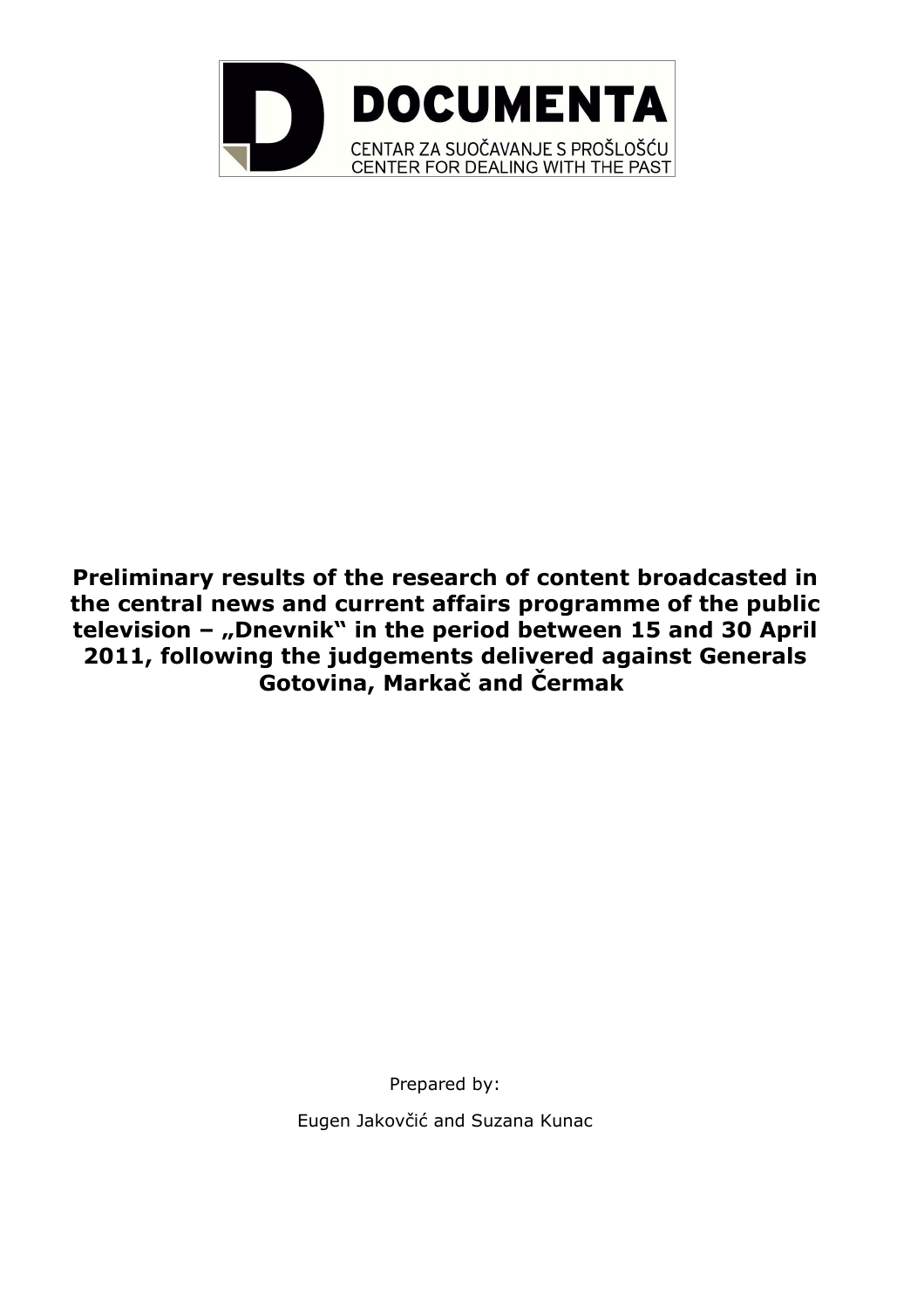## **Acknowledgments**

At the very beginning we would like to thank Andrea Lach, Sanja Vištica, Marta Duić and Marina Kuleš, volunteers from the *Faculty of Political Sciences*, as well as co-workers and staff members of *Documenta* - Center for Dealing with the Past: Jelena Đokić Jović, Milena Čalić Jelić, Zrinka Kolarić, Nikola Kukec, Aleksandar Radnić, Sanjin Buža, Igor Roginek and Tamara Banjeglav, without whose assistance this action research of the content broadcasted in the central news and current affairs programmes of the public television in the period between 15 and 30 April 2011, following the judgements delivered against the generals, could not have been carried out within such a short notice.

The volunteers inserted demanding television material into content analysis protocols, transcribed the total contents of "Dnevnik", provided us with legal counselling, assisted us with visual preparation of preliminary results, in short – they performed a huge and difficult task for which we sincerely thank them.

We would also like to thank Vesna Teršelič, the Head of *Documenta,* for trust, support, encouragement, critical comments and team coordination.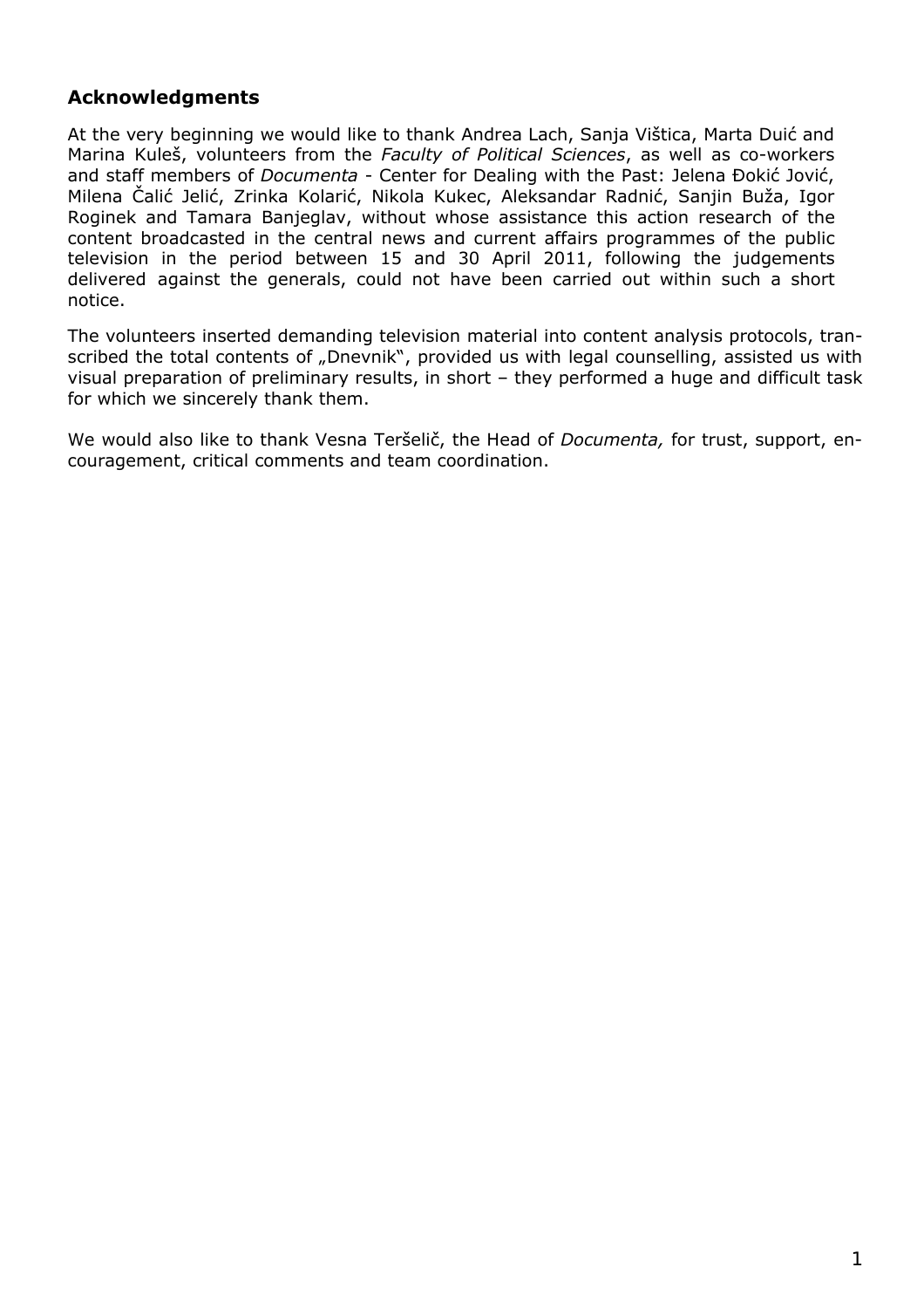## **1. Introduction**

The action<sup>[1](#page-2-0)</sup> research of the content broadcasted in central news and current affairs programme "Dnevnik" on the public television in the period between 15 and 30 April 2011, following the judgements delivered against the generals, was carried out using the content analysis method.

The content analysis is a "method for classifying and quantifying different verbal and nonverbal messages in the broadest sense of the word, according to their content- and formal characteristics, in compliance with upfront determined general rules" (Zvonarević, 1981:148). By using a systematic and objective study of verbal, written and visual information, we may learn a lot about communication features, senders and receivers" (Fanuko, 1992:14). According to Berelson, "content analysis is a research technique for the objective, systematic, and quantitative description of manifested (and latent) content of communication. Content of the analysis may be words, images, music, movement… or some other message expressed using other usual symbols" (Plačko, 1990:23).

Each content analysis must respect certain basic epistemological criteria. As already mentioned, this study does not aspire to satisfy all scientific criteria, thus the empiric material obtained will not play a role in generating a theory, nor will it represent a possibility of generalizing the results. However, for having an objective analysis and for collected data to be suitable for measurement and quantification, we created an analytical matrix for content analysis.

 "That matrix mostly contains two groups of criteria: what was said (what was the communication about, whether an attitude was positive or negative, on the basis of which standards such an attitude was adopted, which values were advocated, on whose behalf that was done, the source of communication, the objective of communication etc.) and how it was said (communication form – literature, news, television etc., grammatical and syntactic form, emotional charge, rhetorical or advertising character etc.)" (Fanuko, 1992:15).

In case of studying the content of central news and current affairs programme broadcasted on public television, the focus was on the content itself, while we did not study in detail the features of message senders and/or receivers.

A content analysis segment was determined as a thematic unit within central news and current affairs programmes which contains a logical sequence of meanings, regardless whether different forms of television expression are contained within one thematic unit.

A content segment was defined as a statement of message carriers about four key topics: the judgement; Generals Gotovina, Markač and Čermak; the Military-Police operation 'Storm' (hereinafter: the VRA 'Storm'); and the victims.

During the analysis, we focused more on verbal elements of messages rather than on visual dimension of television journalism, meaning that, we did not study the latent, but only the manifested meanings of the messages.

The fragments of quantitative analysis were as follows: total duration of "Dnevnik" and total duration of thematic units related to the judgement delivered against the generals per "Dnevnik", while the substantial fragments of the analysis were message carriers and statements by message carriers per topic: the judgement, the generals, the VRA 'Storm',

<span id="page-2-0"></span><sup>&</sup>lt;sup>1</sup> Although the research was carried out using the content analysis method as a method which is frequently used in social sciences, we do not deem that the material before you has a scientific character. This is an action research because its main intention was to monitor the content broadcast by the public television to the largest number of citizens related to one socially relevant topic, in this case reporting on the judgement delivered against the generals as being an extremely important topic for dealing with the past.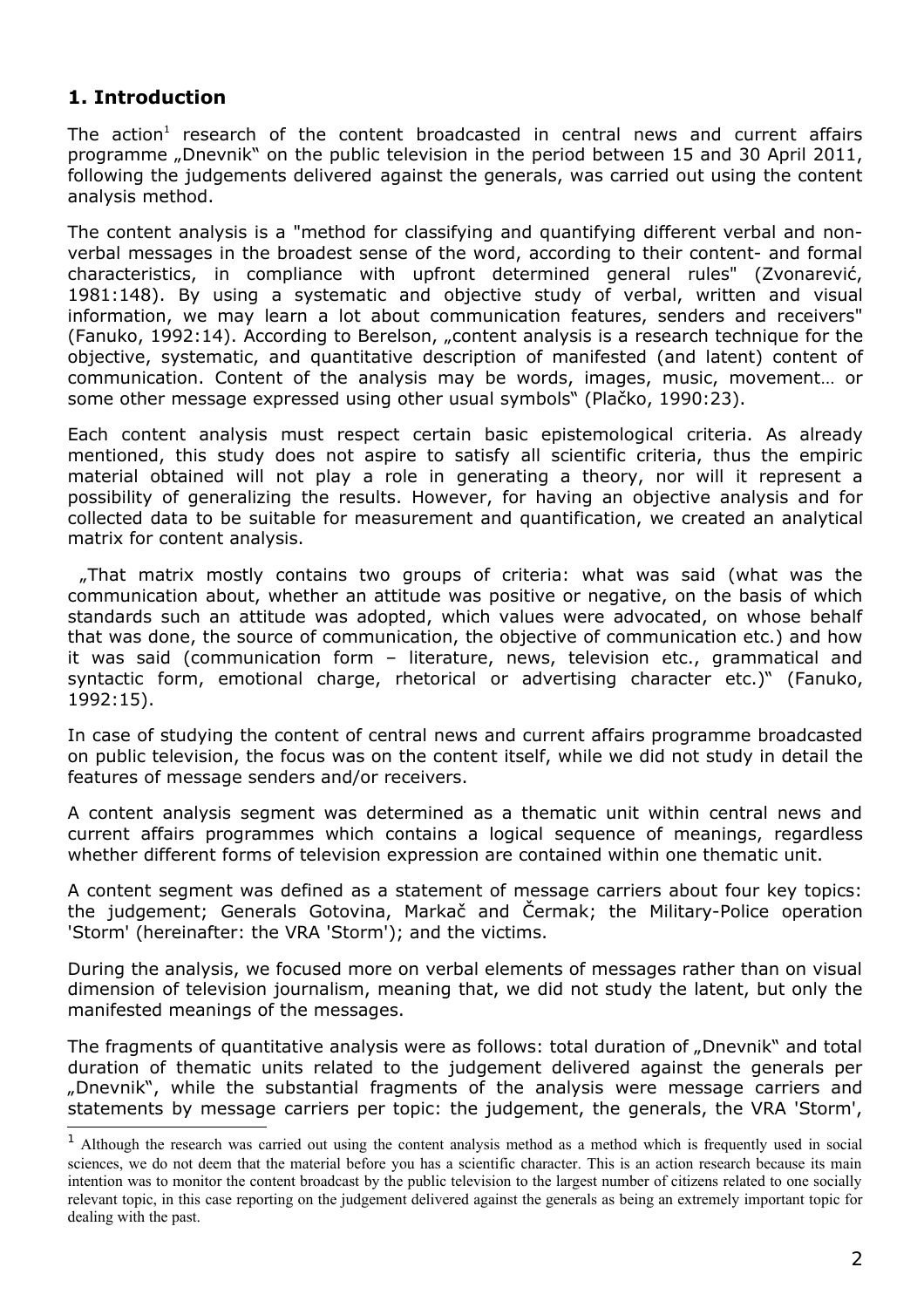victims.

A research sample was all central news and current affairs programmes broadcasted in the period between 15 and 30 April 2011, a total of sixteen editions of "Dnevnik".

However, the analysis has demonstrated that the edition of "Dnevnik" broadcasted on 25 April 2011 contained no coverage on the judgement against the Generals, thus the final total sample was fifteen central news and current affairs programmes.

#### **Research objectives were as follows:**

- 1. to determine quantitative features of the central news and current affairs programme in the period of two weeks following the judgement delivered against the generals in relation to the duration of judgement footage;
- 2. to determine who spoke the most about the judgement against the generals;
- 3. to determine to which extent the public television gave space to the victims of the VRA 'Storm', to which extent the descriptions of victims' sufferings were presented, to which extent documented footage illustrating the events was used, as well as whether forensic evidence substantiating the victims' testimonies was included;
- 4. to determine to which extent the public television adhered to professional standards and code of ethics of the public television itself, such as
	- information must be correct, true, objective, complete and timely;
	- information must be verified;
	- information must be balanced;
	- information must be understandable.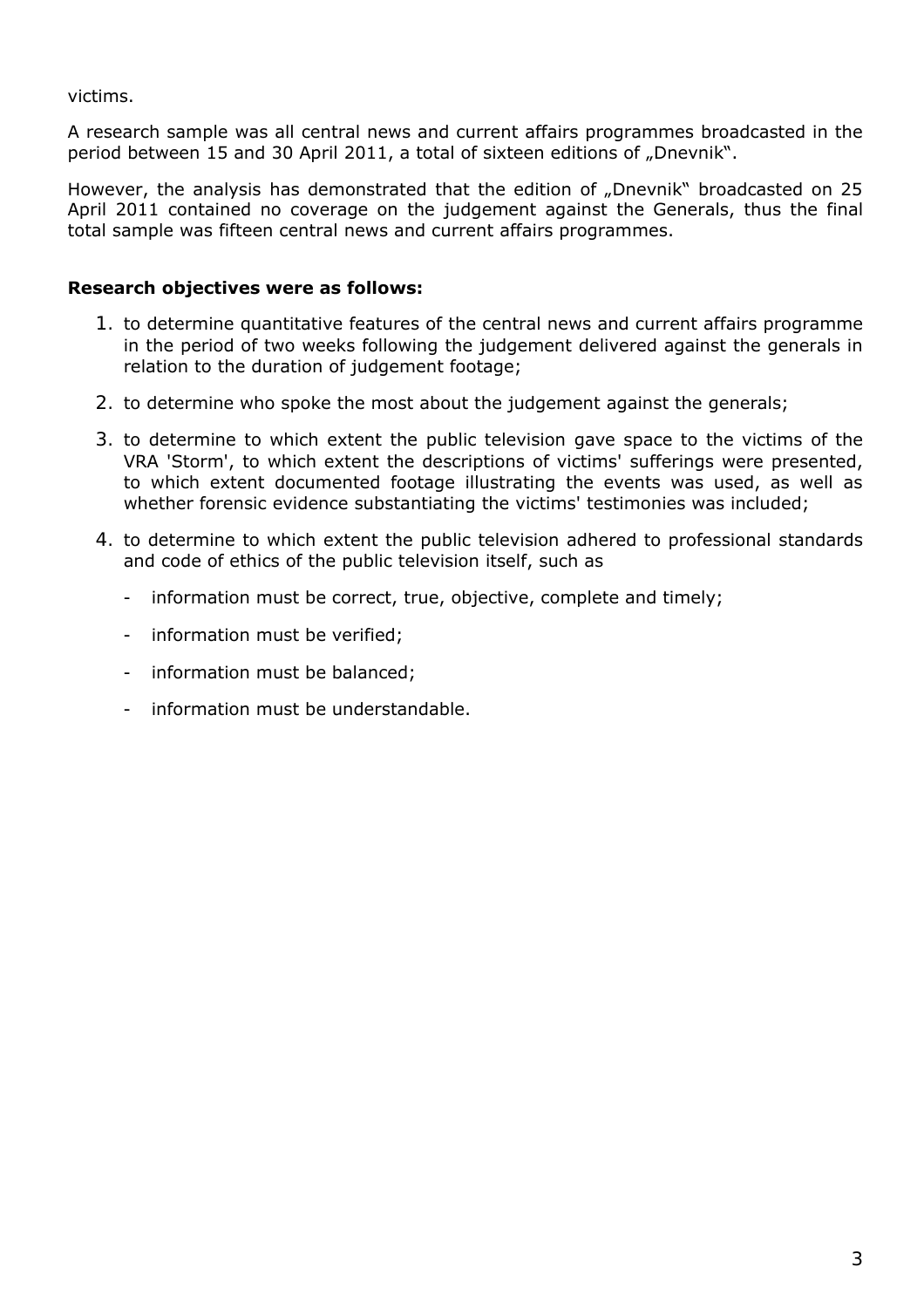# **2. Preliminary results from researching the content of "Dnevnik" editions broadcasted between 15 and 30 April 2011**

# **2.1. Quantitative dimension**

**Table 1:** Total duration of "Dnevnik" editions and of thematic units related to the judgement against Generals Gotovina, Čermak and Markač during the analysed period

| Dates of broadcast of<br><b>Dnevnik</b> | <b>Total duration of</b><br><b>Dnevnik</b> | Duration of thematic units related to the<br>ICTY judgement against the generals in<br>each Dnevnik |
|-----------------------------------------|--------------------------------------------|-----------------------------------------------------------------------------------------------------|
| 15 April                                | 41.07                                      | 41.07                                                                                               |
| 16 April                                | 33.08                                      | 23.9                                                                                                |
| 17 April                                | 32.36                                      | 12.0                                                                                                |
| 18 April                                | 30.05                                      | 14.0                                                                                                |
| 19 April                                | 30.05                                      | 3.36                                                                                                |
| 20 April                                | 27.0                                       | 6.38                                                                                                |
| 21 April                                | 26.2                                       | 3.0                                                                                                 |
| 22 April                                | 25.28                                      | 3.9                                                                                                 |
| 23 April                                | 23.4                                       | 3.5                                                                                                 |
| 24 April                                | 29.3                                       | 13.2                                                                                                |
| 25 April                                | $\blacksquare$                             | $\overline{\phantom{a}}$                                                                            |
| 26 April                                | 28.5                                       | 2.38                                                                                                |
| 27 April                                | 28.0                                       | 4.51                                                                                                |
| 28 April                                | 31.9                                       | 8.2                                                                                                 |
| 29 April                                | 29.3                                       | 0.36                                                                                                |
| 30 April                                | 28.2                                       | 0.83                                                                                                |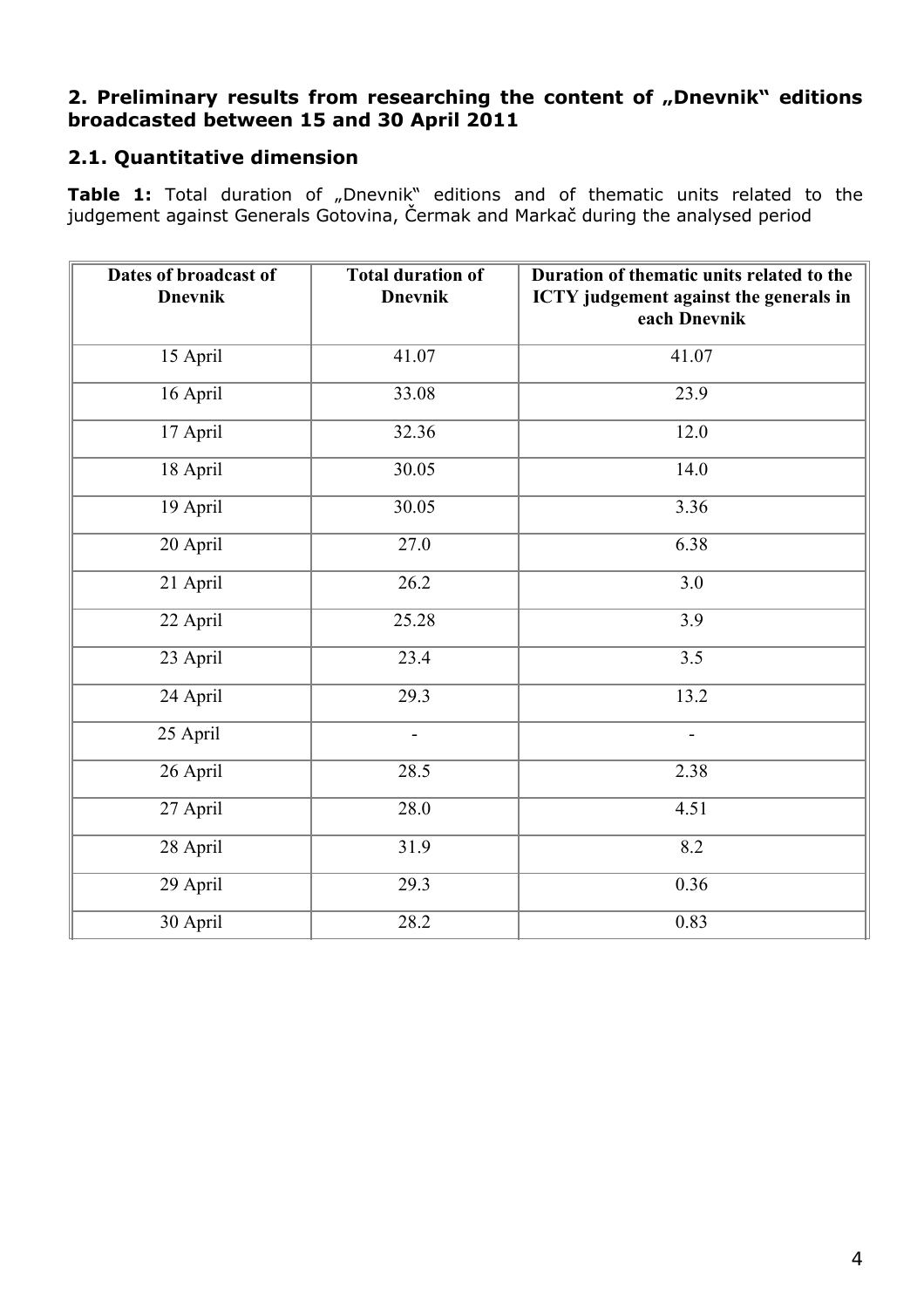## **Chart 1: Broadcast of thematic units related to the judgement in "Dnevnik" editions according to dates**



Note: marked blue in the Chart: total duration of Dnevnik; marked red: Duration of thematic units related to the ICTY judgement against the generals in each Dnevnik

The central news and current affairs programme of 15 April was an absolute record holder, both according to total duration of "Dnevnik" and according to the duration of thematic units related to the judgement against the generals. Namely, that "Dnevnik" lasted for 41.07 minutes and it was entirely dedicated to the judgement against the generals. Likewise, it is evident from the quantitative analysis that editors-in-chief in four editions of "Dnevnik" following the judgement (15, 16, 17 and 18 April) dedicated 64.1% of total duration of all thematic units to the judgement against the generals in all analysed editions of "Dnevnik". Therefore, the number of thematic units related to the judgement against the generals, speaking in terms of minutes in the central news and current affairs programme, decreased after the first four days, until 24 April, when a large thematic unit on the judgement against the generals was in focus again. On that date, the topic of judgement against the generals received a total of 13.2 minutes of programme.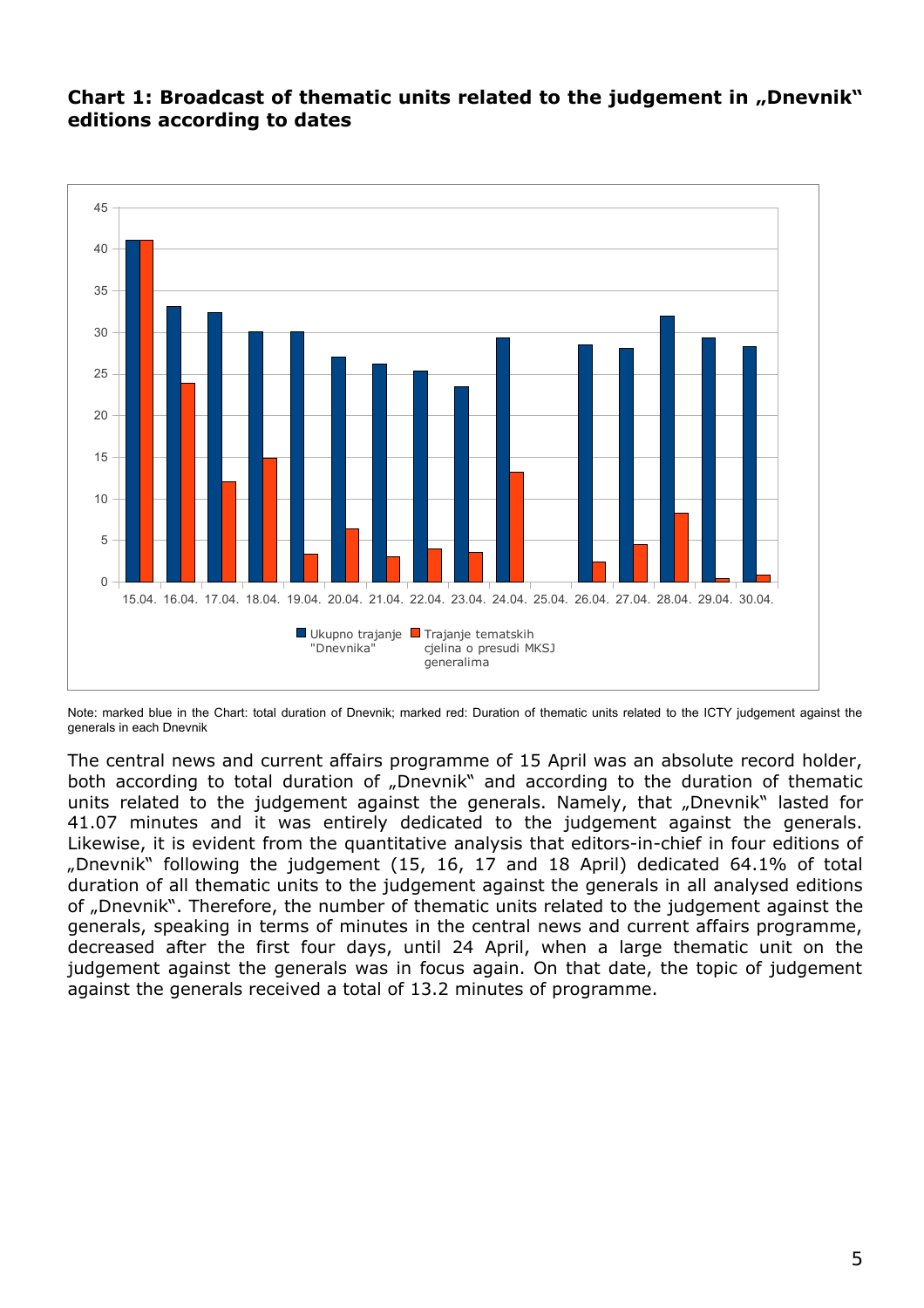**Chart 2: Total duration of "Dnevnik" editions and of thematic units on the judgement against the generals during the analysed period**



In the period between 15 and 30 April of this year, total duration of all "Dnevnik" editions was 385.14 minutes, while the duration of thematic units on the judgement against the generals was 141.89 minutes. When the total duration of "Dnevnik" editions is compared with the duration of thematic units on the judgement against the generals, it becomes evident that more than one third (36.8 %) of all content broadcasted in analysed "Dnevnik" editions was dedicated precisely to that topic. This finding leads to the conclusion that our basic thesis, that this was a socially relevant topic, was justified because the editorial office of the public television provided significant amount of air time in the central news and current affairs programme during the analysed period precisely to the topic of judgement against the generals.

# **2.2. Qualitative dimension**

|  |  | Table 2: Message carriers in "Dnevnik" broadcasted on 15 April |  |
|--|--|----------------------------------------------------------------|--|
|--|--|----------------------------------------------------------------|--|

| 1. Citizens                              | 17 |
|------------------------------------------|----|
| 2. Journalists                           | 16 |
| 3. Defenders/defenders' associations     |    |
| 4. Experts/analysts                      |    |
| 5. Politicians from the ruling coalition |    |
| 6. Generals' lawyers                     |    |
| 7. Politicians from the opposition       |    |
| 8. Top ranking military personnel        |    |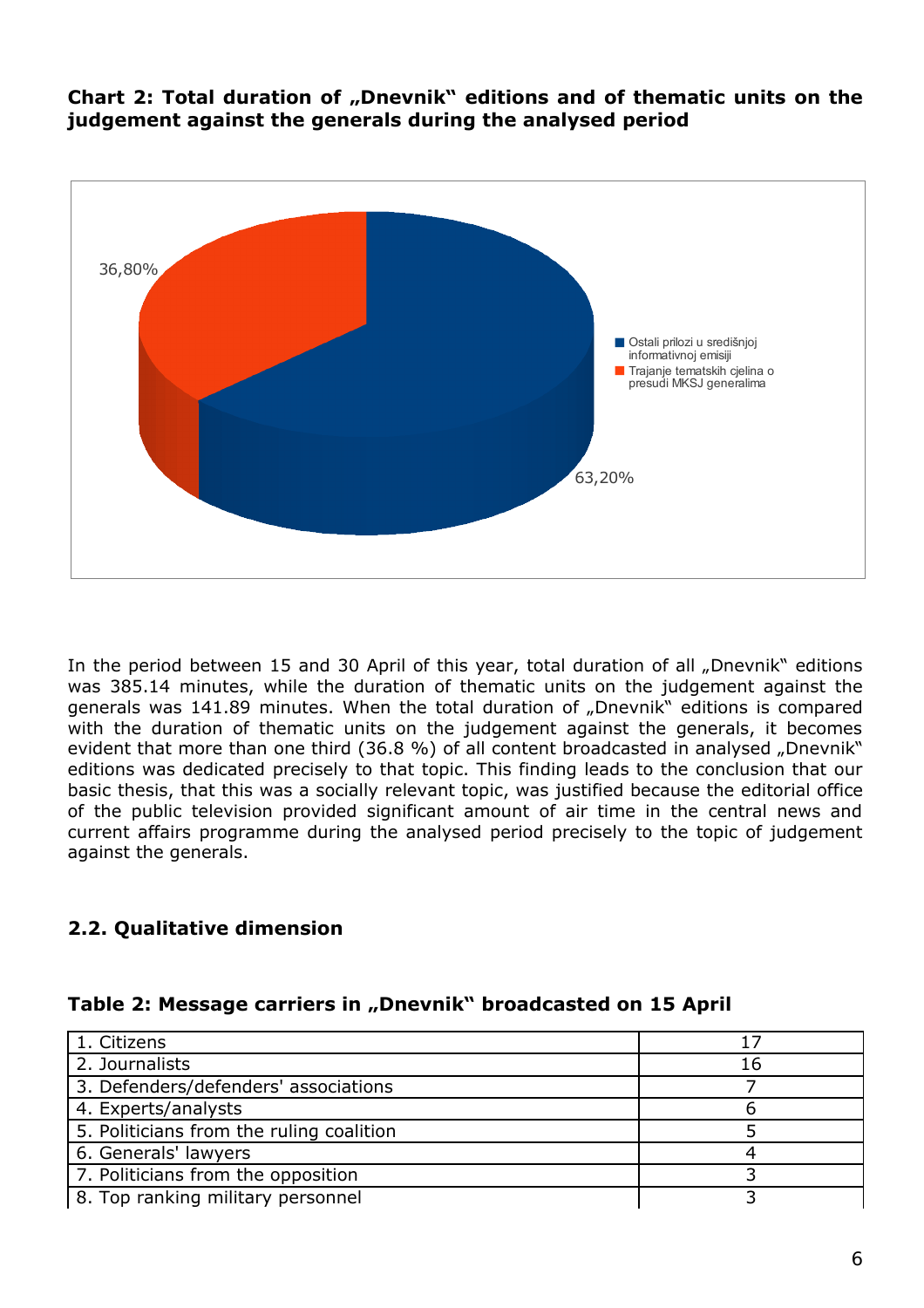| 9. Other civil society organisations                                                                                                                                                                                                                                                                                                                                                                                                                                                |               |
|-------------------------------------------------------------------------------------------------------------------------------------------------------------------------------------------------------------------------------------------------------------------------------------------------------------------------------------------------------------------------------------------------------------------------------------------------------------------------------------|---------------|
| 10. Victims                                                                                                                                                                                                                                                                                                                                                                                                                                                                         | 2             |
| 11. EU representatives                                                                                                                                                                                                                                                                                                                                                                                                                                                              | 2             |
| 12. Judge Alphons Orie                                                                                                                                                                                                                                                                                                                                                                                                                                                              | $\mathcal{P}$ |
| 13. Other message carriers (high ranking church officials,<br>Franjo Tuđman, former President of the Republic of Croatia,<br>Jadranka Kosor, Prime Minister of the Government of the RH,<br>Ivo Josipović, President of the Republic of Croatia, Boris Tadić,<br>President of the Republic of Serbia, Bruno Vekarić,<br>Spokesperson of the Office of the War Crimes Prosecutor of the<br>Republic of Serbia, General Ivan Čermak, Marijana Čermak,<br>wife of General Ivan Cermak) |               |

### **Table 3: Message carriers in "Dnevnik" editions broadcastd between 15 and 30 April 2011**

| 1. Citizens                                                                                                                                                                                                                                                                                                                                                                                                                                                                                        | 30             |
|----------------------------------------------------------------------------------------------------------------------------------------------------------------------------------------------------------------------------------------------------------------------------------------------------------------------------------------------------------------------------------------------------------------------------------------------------------------------------------------------------|----------------|
| 2. Experts/analysts/commentators/journalists - 5; political<br>scientists/sociologists/philosophers - 5; historians - 6;<br>lawyers/legal experts - 11                                                                                                                                                                                                                                                                                                                                             | 27             |
| 3. HRT journalists $2$<br>Sandra Križanec, Ilija Jandrić, Branimir Farkaš, Elizabeta<br>Gojan, Lamija Alečković, Katarina Periša Čakarun, Edi<br>Škovrlj, Majda Mikulandra, Martina Kiseljak, Eugen Husak,<br>Tatjana Munižaba, Anka Bilić Keserović, Marija Stanić,<br>Željko Korpar, Ivana Dragičević Veličković, Ivica Đuzel,<br>Branka Brekalo, Goran Brozović, Darko Sokota, Zoran<br>Šprajc, Petar Štefanić, Ivan Jabuka, Miro Aščić, Branka<br>Slavica, Marina Radić, Stella Kolar Borovčak | 26             |
| 4. Defenders/representatives of defenders' associations                                                                                                                                                                                                                                                                                                                                                                                                                                            | 18             |
| 5. Jadranka Kosor, Prime Minister of the Government of the<br><b>RH</b>                                                                                                                                                                                                                                                                                                                                                                                                                            | 8              |
| 6. Generals' lawyers                                                                                                                                                                                                                                                                                                                                                                                                                                                                               | $\overline{7}$ |
| 7. Politicians from the opposition (Boro Grubišić HDSSB,<br>Radimir Čačić HNS, Zoran Milanović SDP, Vesna Pusić HNS,                                                                                                                                                                                                                                                                                                                                                                               | 7              |
| Damir Kajin IDS)                                                                                                                                                                                                                                                                                                                                                                                                                                                                                   |                |
| 8. Representatives of the EU and of the international<br>community                                                                                                                                                                                                                                                                                                                                                                                                                                 | 6              |
| 9. Retired generals, former brigadiers, former commanders<br>of HV units<br>10. Former ministers (Ivan Vekić, Vesna Škare Ožbolt, Ivan                                                                                                                                                                                                                                                                                                                                                             | 6              |

<span id="page-7-0"></span><sup>&</sup>lt;sup>2</sup> Here we stated the number of all different journalists and editors-in-chief who appeared as message carriers on the judgement against the generals. However, their total number as carriers of individual statements/messages is far bigger because a journalist or an editor-in-chief appears between 5-8 times in a single edition of "Dnevnik", so that journalists and editors-in-chief comprise a group that appears as dominant message carrier.

But, since this finding was logical and expected because we are dealing with central news and current affairs programmes of the public television whose content is produced precisely by journalists, we were more interested which is the next group according to the frequency of appearances as message carriers on the judgement against the generals – rather than precise determination of a total number of appearances by each individual journalist or editor-in-chief as message carriers.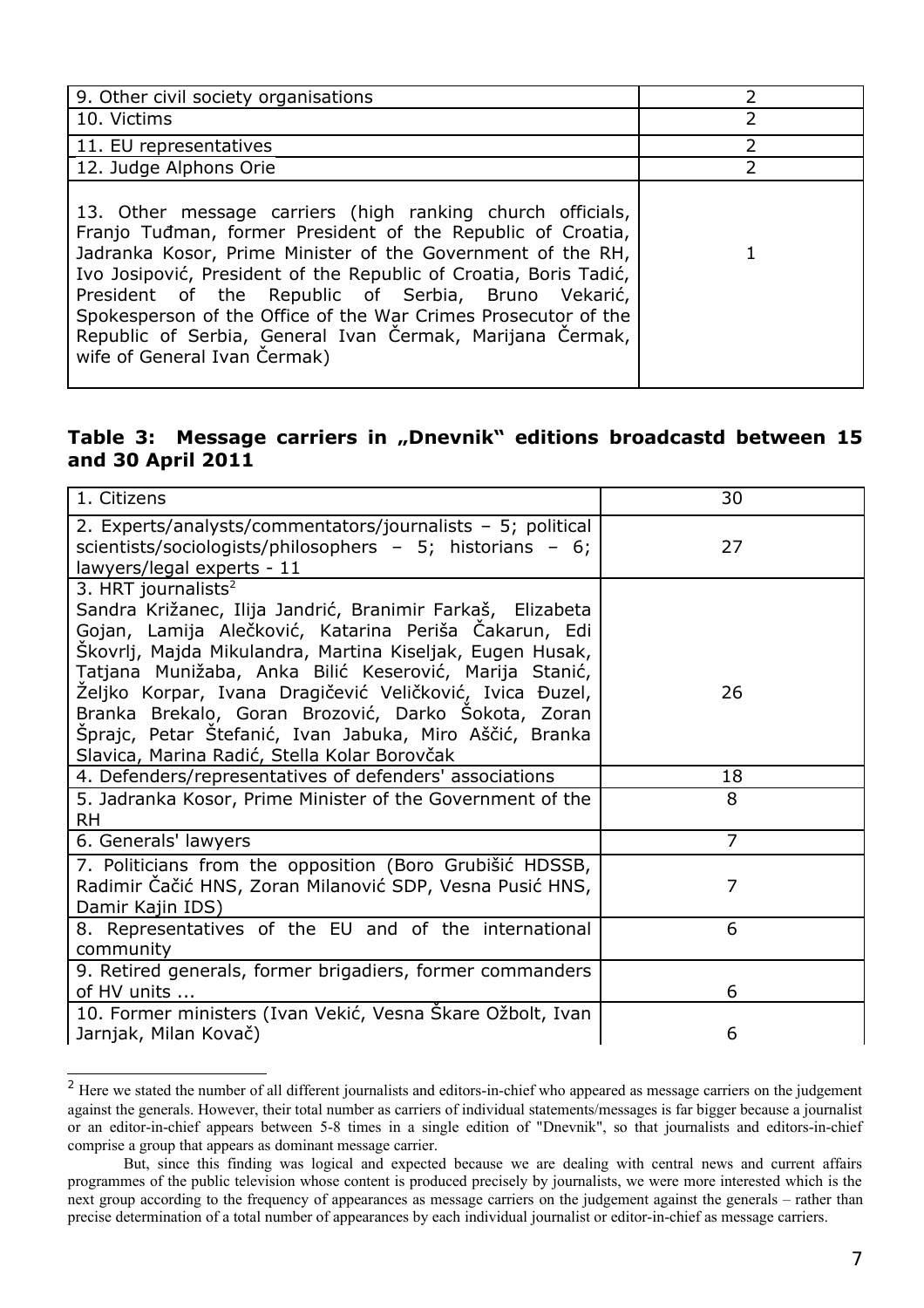| 11. High ranking church officials                                                                                                                                                                                                                                                                                                                                                                                                                                                                                                                                                                                                                                                                                  | 6              |
|--------------------------------------------------------------------------------------------------------------------------------------------------------------------------------------------------------------------------------------------------------------------------------------------------------------------------------------------------------------------------------------------------------------------------------------------------------------------------------------------------------------------------------------------------------------------------------------------------------------------------------------------------------------------------------------------------------------------|----------------|
| 12. Ivo Josipović, President of the Republic of Croatia                                                                                                                                                                                                                                                                                                                                                                                                                                                                                                                                                                                                                                                            | 6              |
| 13. Representatives of civil society organisations                                                                                                                                                                                                                                                                                                                                                                                                                                                                                                                                                                                                                                                                 | 5              |
| 14. Friends and fellow-soldiers of General Ante Gotovina                                                                                                                                                                                                                                                                                                                                                                                                                                                                                                                                                                                                                                                           | $\overline{5}$ |
| 15. Politicians from the ruling coalition:<br>Luka Bebić HDZ, Andrija Hebrang HDZ, Josip Friščić HSS                                                                                                                                                                                                                                                                                                                                                                                                                                                                                                                                                                                                               | 4              |
| 16. Victims and victims' associations (Zoran Požar, refugee<br>from Petrinja; Mirjana Grujić, refugee from Daruvar,<br>Dragan Pjevač, Deputy President of the Association of<br>Families Suza)                                                                                                                                                                                                                                                                                                                                                                                                                                                                                                                     | 3              |
| 17. Ministers of the Government of the RH (Gordan<br>Jandroković, Radovan Fuchs, Tomislav Karamarko)                                                                                                                                                                                                                                                                                                                                                                                                                                                                                                                                                                                                               | 3              |
| 18. Stjepan Mesić, former President of the RH                                                                                                                                                                                                                                                                                                                                                                                                                                                                                                                                                                                                                                                                      | $\overline{3}$ |
| 19. Franjo Tuđman, former President of the RH                                                                                                                                                                                                                                                                                                                                                                                                                                                                                                                                                                                                                                                                      | $\overline{2}$ |
| 20. Advisers, envoys of the Prime Minister of the<br>Government of the RH                                                                                                                                                                                                                                                                                                                                                                                                                                                                                                                                                                                                                                          | $\overline{2}$ |
| 21. Head of Pakoštane municipality - Milivoj Kurtov                                                                                                                                                                                                                                                                                                                                                                                                                                                                                                                                                                                                                                                                | $\overline{2}$ |
| 22. Judge Alphons Orie, ICTY                                                                                                                                                                                                                                                                                                                                                                                                                                                                                                                                                                                                                                                                                       | $\overline{2}$ |
| 23. Other message carriers (Marijana Čermak, wife of<br>General Ivan Čermak; Đuro Perica, President of the Club of<br>HDZ founders; Boris Tadić, President of the Republic of<br>Serbia; Bruno Vekarić, Spokesperson of the Office of the<br>War Crimes Prosecutor of the Republic of Serbia; Željko<br>Kerum, Mayor of Split; Duško Mucalo, Theater Manager of<br>the Split HNK; Jasen Boko, theatre critic; brigadier<br>Dubravko Halovanović, Homeland War Museum in Turanj;<br>Pero Kovačević, former HSP Member of Parliament; Božo<br>Šuša, DPS councillor from Kistanje; Davorka Radalj, State<br>Attorney's Office of the RH, Serge Brammertz, ICTY Chief<br>Prosecutor; General Ivan Cermak) <sup>3</sup> | 13             |

According to the analysis of carriers of message content, the most frequent group (after journalists) are citizens, the so-called *vox populi,* whom the journalists and editors-in-chief of the central news and current affairs programme should not use at all in news and current affairs programmes according to Article 60 of the Code of Ethics of the public television.

Namely, Article 60 reads: "the so-called 'street surveys' or recorded statements of randomly selected persons may be used in programmes only as illustration of a variety of attitudes that exist in general public regarding certain topic. Therefore, such surveys must present typical representatives who display the entire range or nuances of attitudes and must under no circumstances suggest that this is an attitude or an overwhelming opinion of the general public", and this is precisely what public television did with their street surveys. After the journalists themselves, citizens were more prominently featured than the experts, lawyers, politicians, political scientists or sociologists. *Vox populi,* instead of illustrating different attitudes among the general public, served as an almost uniformed attitude, whereby hate speech could also be heard.

For example, in "Dnevnik" broadcast on 15 April, interviewed citizens of Pakoštane stated: "What did we fight for, for them (a voice from behind: "they should all be expelled, even

<span id="page-8-0"></span><sup>&</sup>lt;sup>3</sup> All of those contained in the category "Other message carriers" appeared only once in central news and current affairs programmes during the analysed period.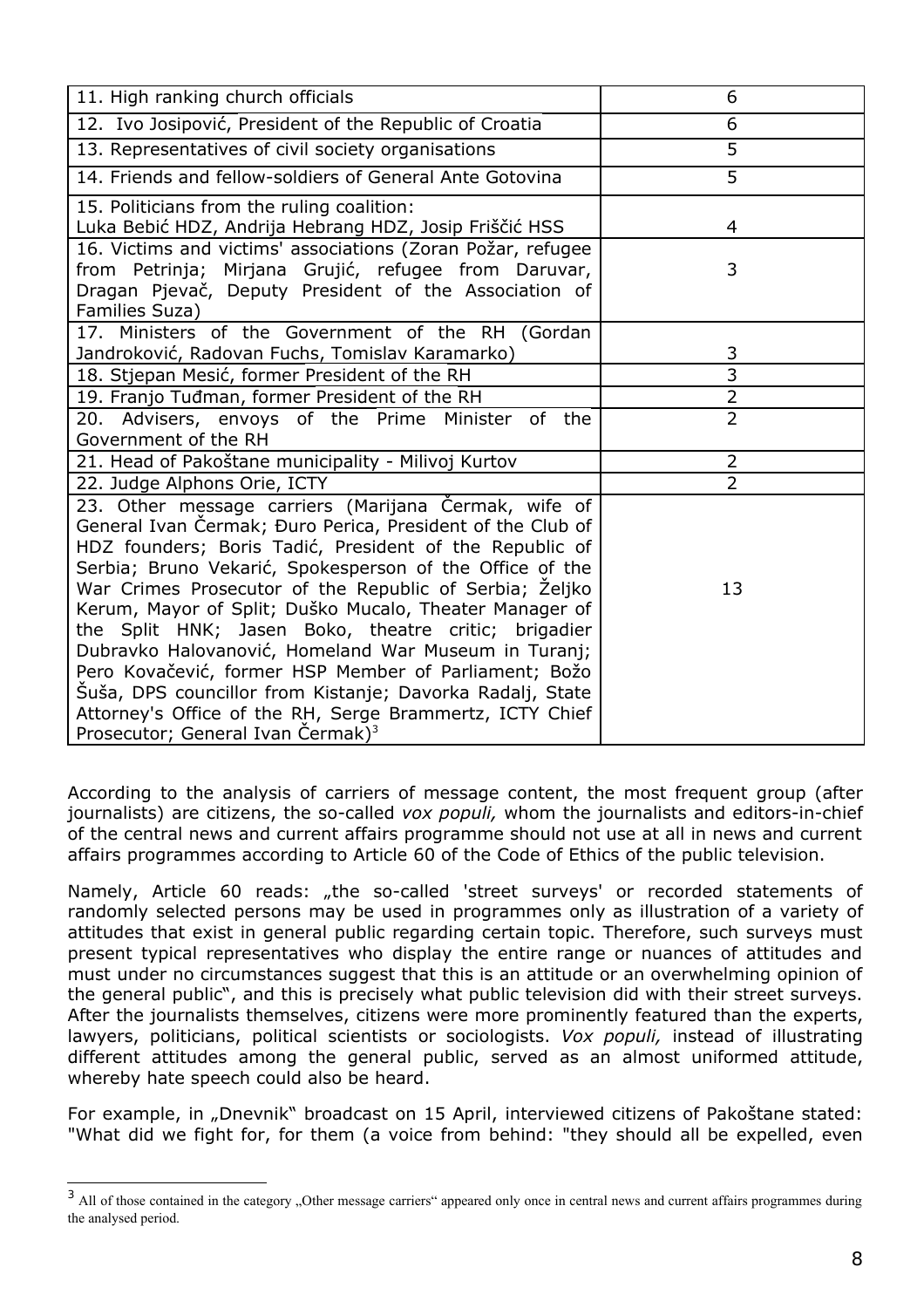more")<sup>[4](#page-9-0)</sup> and they are protected as a "bear in Lika". We are not allowed to say a word, and look what they are doing to our people".

The following quotes, also from "Dnevnik" broadcasted on 15 April, show that citizens' attitudes presented in the central news and current affairs programme were pretty unified and could not serve the acceptable function of illustrating a variety of attitudes as the beginning of conversation about a certain topic, in this case the topic on the judgement against the Generals:

| "Dnevnik", 15<br>April                                                                  |                                                                                                                                                                        |
|-----------------------------------------------------------------------------------------|------------------------------------------------------------------------------------------------------------------------------------------------------------------------|
| Interviewed citizen,<br>Pakoštane                                                       | "This is unjust, this cannot be happening."                                                                                                                            |
| Interviewed citizen,<br>Pakoštane                                                       | "Of course I am shocked, it could not have been worse  "                                                                                                               |
| Interviewed citizen,<br>Knin                                                            | "Our generals victoriously entered this fortress, so tomorrow they<br>should victoriously leave The Hague and we will happily meet them<br>here"                       |
| Interviewed citizen,<br>Knin                                                            | "I can only send a message to all our generals that Knin is with<br>them, I hope they know this (these words are spoken with a large<br>spasm, on the brink of tears)" |
| Interviewed citizen,<br>Zadar                                                           | "I would never give Ante Gotovina for any Europe (the interviewee<br>is on the brink of tears, he weeps as he speaks the name of Ante<br>Gotovina, author's remark) "  |
| Interviewed citizen,<br>Zadar                                                           | "The complete Government should be relieved of duty because they<br>did not do anything "                                                                              |
| Interviewed female<br>citizen, Đurđevac                                                 | "As far as Mladen is concerned, this is a man who wouldn't hurt a<br>fly". (she refers to Mladen Markač, author's remark)                                              |
| Interviewed citizen,<br><b>Durdevac</b>                                                 | "This is a terrible shame for Croatia which defended itself."                                                                                                          |
| Interviewed citizen,<br>Krapinske toplice in<br>the vicinity of Čermak<br>estate/castle | "It makes a man cry, what else can he do  those who gave all for<br>their homeland are in prison, and those who were stealing are still<br>walking free  "             |
|                                                                                         | <b>The first one:</b> "I am so disappointed. "                                                                                                                         |
|                                                                                         | <b>The second one:</b> "Hey, what was the judgement?"                                                                                                                  |
| Two interviewed<br>female citizens of<br>Vukovar                                        | Prva: "24 years. "                                                                                                                                                     |

<span id="page-9-0"></span><sup>&</sup>lt;sup>4</sup>The statement "They should all be expelled, even more " in the context of what was stated most probably pertains to Croatian citizens, members of Serb national minority (author's remark), whereby that statement could be characterized as hate speech and could be seriously sanctioned according to the Code of Ethics of the public television. Hate speech is defined as "verbal expression of agressivity towards minority social groups. That is each «kind of speech that spreads, incites or justifies national and racial non-tolerance, xenofobia, anti-semitism, religious and other forms of hatred based on non-tolerance." (Malović and others, 2007:6, according to Vilović, 2011:68).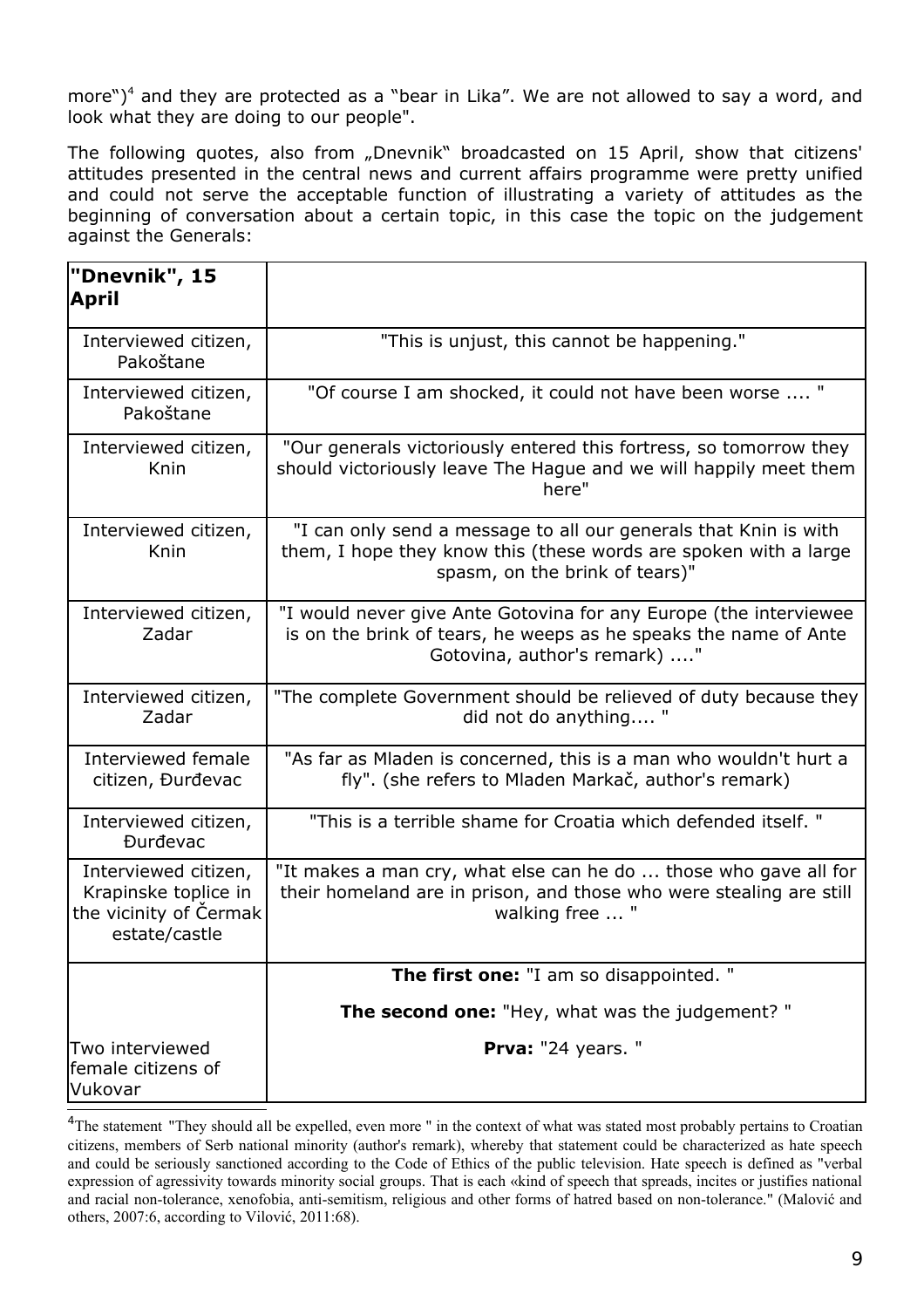|                                                                                           | <b>Druga:</b> "Oh my God  (curse)  "                                                                                                                                                                                                                    |
|-------------------------------------------------------------------------------------------|---------------------------------------------------------------------------------------------------------------------------------------------------------------------------------------------------------------------------------------------------------|
|                                                                                           | <b>Prva:</b> "Markač received 18 years."                                                                                                                                                                                                                |
| Interviewed female<br>citizen on bana Josipa<br>Jelačića Square,<br>protest rally, Zagreb | "You know, more than two decades ago my husband gave his life for<br>this homeland. 20 years have passed and I am still weeping,<br>weeping for my husband, for Gotovina and for my Croatia."                                                           |
| Interviewed female<br>citizen on bana Josipa<br>Jelačića Square,<br>protest rally, Zagreb | "Croatian Government did not do enough, I think they did not "                                                                                                                                                                                          |
| Interviewed citizen on<br>bana Josipa Jelačića<br>Square, protest rally,<br>Zagreb        | "This is, this is God forbid, don't let this happen to anyone, but we<br>were not  we were attacked  "                                                                                                                                                  |
| Interviewed citizen on<br>bana Josipa Jelačića<br>Square, protest rally,<br>Zagreb        | "How to comment on this, you are just as much defeated as I am"<br>(he addresses the journalist, author's remark).<br>(The footage portrays the mass shouting: "U boj, u boj za narod<br>svoj!" – To war, to war for our people! – translator's remark) |

To conclude: the only interviewed persons with almost opposite attitude from consternation, shock and disbelief expressed by Croatian citizens were three citizens interviewed in Belgrade. Citizens from Belgrade stated: "I am surprised that Čermak was acquitted of charges, I did not know this"; "He got what he deserved, I agree with the judgement", while the third citizen had a stereotypical attitude of equalising guilt among the war parties and said: "I think all sides are equally to blame for what had happened on the territory of the former Yugoslavia". Such a polarised approach, where citizens of Croatia express full dissatisfaction with the severity of judgement rendered to Generals Gotovina and Markač while citizens of Serbia deem such judgement to be absolutely appropriate and resented the acquitting judgement to General Čermak, definitely did not contribute to the expression of pluralistic opinions, but only to creation of radically different attitudes along the same dimension.

The examples we have presented above pertain only to the edition of "Dnevnik" broadcasted on 15 April, but the fact remains that street surveys and citizens' attitudes were also featured in other thematic units related to the judgement against the generals during the analysed period – it was precisely *vox populi* which was, according to presented data, the most dominant group after the journalists (a total of 30 citizens appeared as message carriers in 15 editions of "Dnevnik") appearing as a message carrier in all analysed editions of "Dnevnik".

It is important to stress that ICTY representatives appeared only three times in all 15 analysed "Dnevnik" editions: President of the Trial Chamber Alphons Orie appeared two times, while Serge Brammertz, ICTY Chief Prosecutor, appeared only once, meaning that the key stakeholders spoke very rarely. There is no single statement issued by the ICTY spokeswoman which is an indication of (non)objective informing of citizens about the judgement.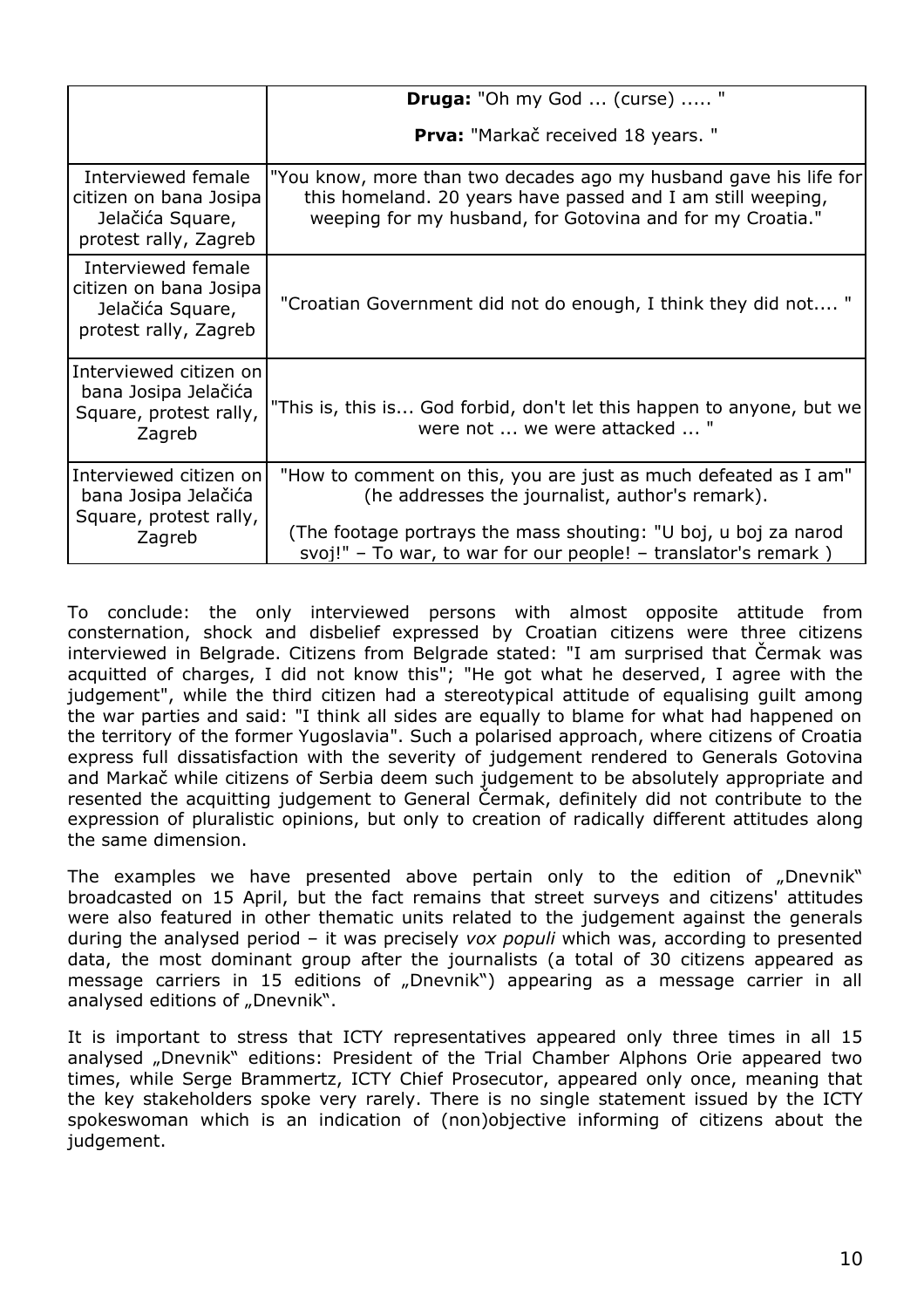## **2.3. Victims of the VRA 'Storm' as message carriers**

The victims were once again invisible and inaudible, those citizens who suffered the most, whose family members were either killed or disappeared during and after the VRA 'Storm'. Namely, in all 15 analysed central news and current affairs programmes of the public television, victims' families and victims appeared only three times as message carriers. Due to the brevity and conciseness of these statements, we will here present victims' statements from "Dnevnik" edition broadcasted on 15 April in their entirety:

#### **Zoran Požar, refugee from Petrinja, provided a statement from a refugee camp in Belgrade (Dnevnik, 15 April):**

"Fear, fear not only of dying, perhaps least of all fear of dying, fear of torture. "

#### **Mirjana Grujić, refugee from Daruvar, provided a statement from a refugee camp in Belgrade (Dnevnik, 15 April):**

"Whatever it is, it is insufficient (the judgement). My father was killed .. and nothing can bring him back ... "

### **Zoran Požar:**

"I don't have that satisfaction ....to live long enough to see them serving prison sentences until the end of their lives or to have them released. "

Central news and current affairs programmes completely omitted and unprofessionally disregarded victims' testimonies provided during the two-year trial in The Hague, the description of their suffering, documented footage which illustrates that suffering, as well as evidence that substantiates their testimonies. Thus, interested general public remained deprived of an objective picture of suffering of Croatian citizens, in most cases members of Serb national minority during and after the VRA 'Storm', which rendered impossible a more complete and objective understanding of the judgement delivered against Generals Gotovina and Markač.

Likewise, the public television, sporadically but in a very biased manner, reported from the court proceedings against Croatian generals in The Hague and very often featured the announcements of acquitting judgements. By doing so, the public television contributed to the escalation of an attitude, obviously deeply rooted among the majority of the Croatian society, about denying/justifying crimes committed by "our side" against Croatian citizens, members of Serb national minority, during and after the VRA 'Storm'.

So far we have attempted to answer the three objectives set forth in this research: to demonstrate quantitative features of the central news and current affairs programme in the period covering two weeks after the judgement delivered to the generals in relation to the duration of footage about the judgement; we answered the question who spoke the most about the judgement against the generals and we also demonstrated to which extent the public television gave space to the victims of the VRA 'Storm'.

It is still necessary to answer to which extent the public television adhered to professional standards and ethical principles of the public television itself, such as that the information must be correct, true, objective, complete and timely, verified, balanced etc.

In this final segment of the summary of preliminary results of researching the content of central news and current affairs programmes on the public television, we will single out statements by message carriers (in most cases public television journalists) who presented incorrect, biased and/or non-verified information. These statements have not been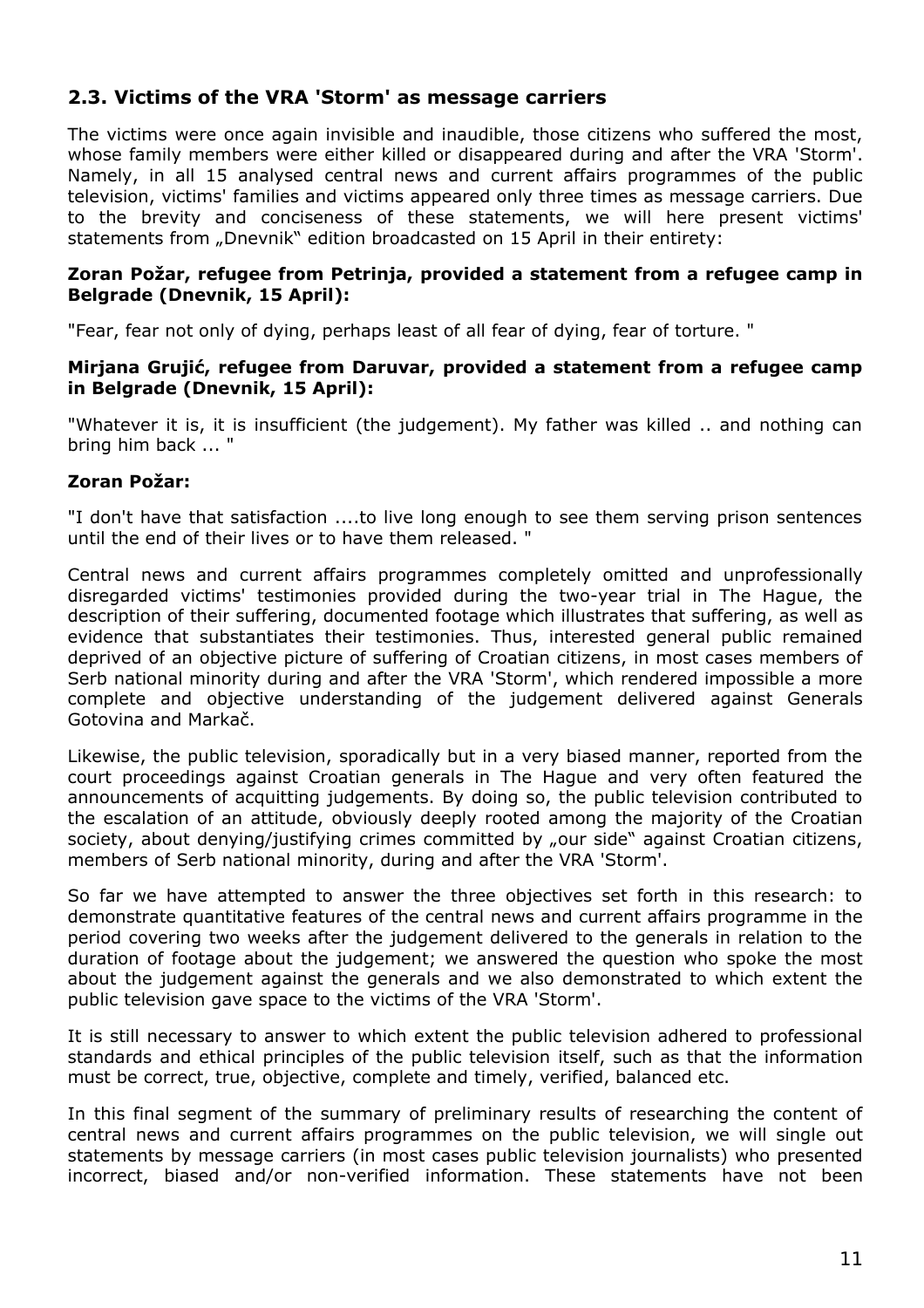quantified for the purposes of this summary<sup>[5](#page-12-0)</sup>. In the following segment, apart from mentioning such statements from the central news and current affairs programme, we will also mention more correct and objective information related to the aforementioned statements, according to our findings.

## **2.4. Examples of imprecise, incorrect, non-objective statements from Dnevnik editions during the analysed period with corrections.**

### **Example 1**

### **"Dnevnik" of 15 April 2011 / Sandra Križanec, host and editor-in-chief;**

"A joint criminal enterprise is behind the 'Storm' action".

#### *Correction:*

*"A joint criminal enterprise does not represent the responsibility of the state, but a special form of individual criminal responsibility. A decision by the state's top political and military leaders to ethnically cleanse the area of the so-called Republic of Srpska Krajina from Serb population was proclaimed a joint criminal enterprise, but not the legitimate decision of the Croatian authorities to use military force to crush rebellion of the Serb population in the so-called RSK and regain control over its territory. Already in his closing speech at the end of the two-year trial, The Hague Prosecutor Alan Tieger stressed that: "Croatia's decision to conduct military operation to overtake Krajina is not disputable. No one here claims that Croatia had a plan or a policy to expel anyone. That was the plan of the members of a joint criminal enterprise. It is absolutely indisputable that Croatian people suffered a great deal because of the horrible crimes committed by Serb forces. But, there is no contradiction between the victimisation and the plan to expels Serbs. Those two issues exist parallely in that tragic circle of victimisation...." (Center for Peace, Non-violence and Human Rights Osijek, 2011:9)*

#### **Example 2**

#### **"Dnevnik" of 15 April 2011 / Branimir Farkaš, HTV journalist**

Branimir Farkaš: "...Judge Orie points out in the explanation of the judgement that it is a fact that the 'Storm' operation was carried out under the circumstances of a long war on the territory of the region and serious suffering by Croatian civilians, but this was not within the merits of this case ...." Alphons Orie, President of the Trial Chamber: "...This case does not concern the legality of the war and of the events that preceeded it..." Branimir Farkaš: "...and the events that proceeded it are occupation and destruction of Croatia and its towns, Vukovar, Dubrovnik, Zadar, Gospić, Karlovac and others **for which no one was found liable by virtue of command responsibility ...**"

#### *Correction:*

*The Hague Tribunal sentenced, pursuant to command responsibility (Article 7(3) of the*

<span id="page-12-0"></span><sup>&</sup>lt;sup>5</sup> Therefore, from the overview that follows we will not learn what was the percentage of incorrect, non-verified or biased information presented by journalists and other message carriers in relation to the total verbal content of messages within thematic units on the judgement against the generals. We will only state some key examples which the research team deems to be relevant for objective understanding of the judgement against the generals.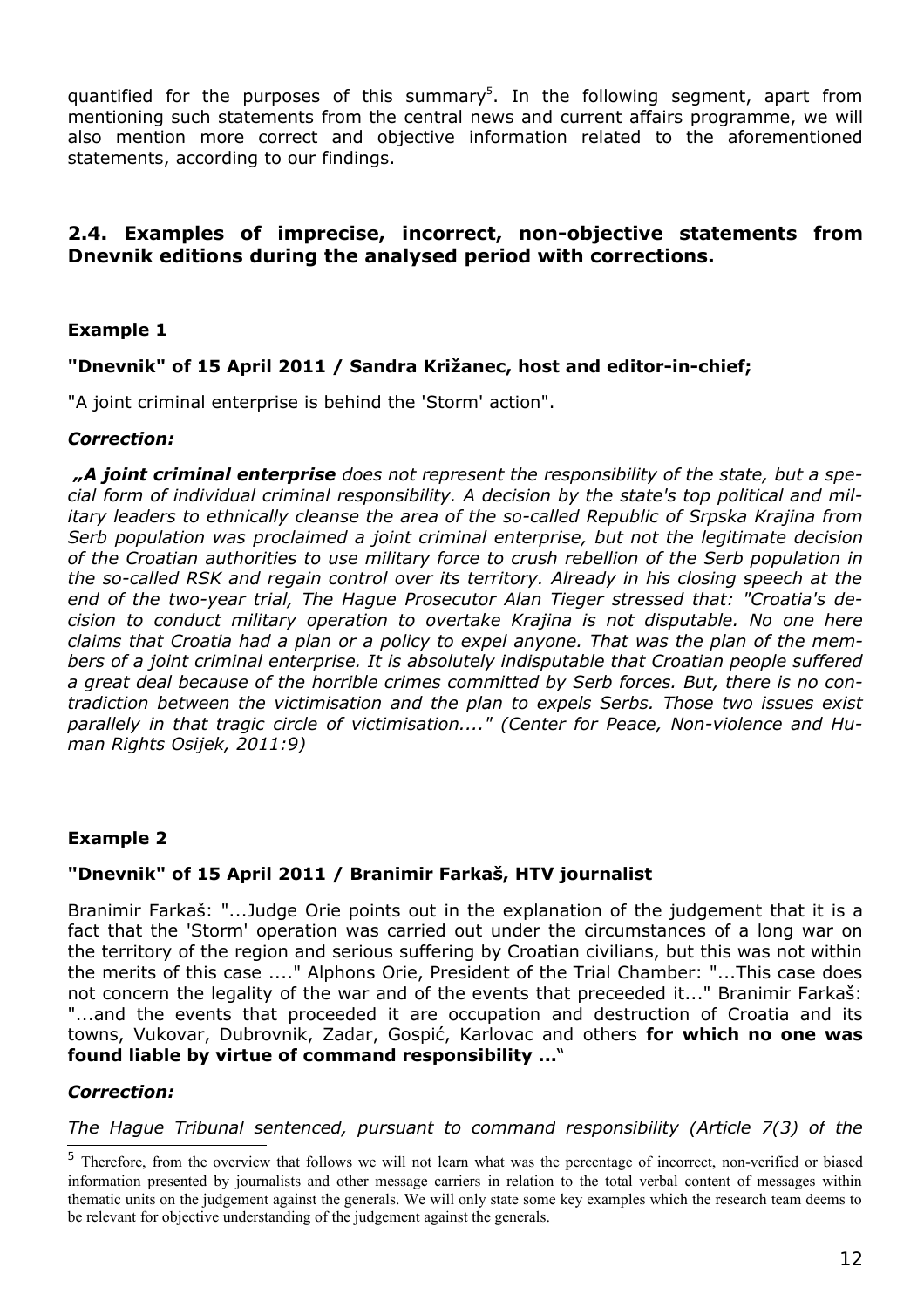*ICTY Statute) the following persons for the crimes committed in Croatia:*

- *Pavle Strugar (for the shelling of the historic Old Town of Dubrovnik to 7 years in prison, the first final judgement for the crimes committed on the territory of the RH);*

*Miodrag Jokić (pleaded guilty, received a final sentence in the duration of 7.5 years in prison also for the shelling of the historic Old Town of Dubrovnik).[6](#page-13-0)*

## **Example 3**

### **"Dnevnik" of 15 April 2011 / Sandra Križanec, host and editor-in-chief;**

"Markač and Gotovina are guilty simply because they participated at the meeting on which the 'Storm' operation was planned and because of their importance in its implementation, without taking into account the circumstances due to which that military action was organised".

# **Correction:**

*"The judgement states that General Gotovina, as Commander of the Split Military District (SMD) undoubtedly commanded all units which participated in the 'Storm' operation and which committed crimes against Serbs in the summer of 1995. His contribution to the joint criminal enterprise, according to the Trial Chamber, is reflected in the fact that he participated in the Brijuni meeting, during which the plan for the expulsion of Serbs from Krajina was designed. In the judgement, the Trial Chamber reminds, inter alia, of his order dated 2 August 1995 in which he requested from his subordinates that, when opening artillery fire "entire towns should be treated as targets". According to the judgement, his contribution to realisation of the objectives of the joint criminal enterprise is also reflected in the fact that he failed to act to prevent murders and other crimes committed against Serb civilians, nor did he undertake measures to punish the perpetrators, which "had an impact on the general attitude towards crimes" in the liberated areas***"**. [7](#page-13-1)

*"The judgement, by which General Markač was sentenced to 18 years in prison, states that his contribution to the joint criminal enterprise is reflected in the fact that he participated in the Brijuni meeting, during which the plan for the expulsion of Serbs from Krajina was designed, that he ordered non-selective artillery attack on the town of Gračac and that he failed to punish the perpetrators and prevent the crimes committed by members of Special Police forces in Gračac, Donji Lapac, Grubori and other villages in Krajina in which civilians were killed and their property was destroyed. Upon the completion of the 'Storm' operation, Special Police was tasked with several search actions. One of such search actions took part in Plavno valley at the end of August 1995, during which five elderly Serbs were murdered and several houses were burned in the village of Grubori for which, according to the findings of the Chamber, members of Croatian Special Forces were responsible. According to the judgement, instead of conducting an official investigation about this incident, Markač*

<span id="page-13-0"></span><sup>6</sup> Data collected by Jelena Đokić Jović, *Documenta* - Center for Dealing with the Past, by using data that can be found on the official web site of the ICTY's Office of the Prosecutor, [http://www.icty.org/sections/OICTY/Tuilatvo](http://www.icty.org/sections/OMKSJ/Tuilatvo) (last visit on 27 July 2011).

<span id="page-13-1"></span><sup>&</sup>lt;sup>7</sup> Sense Tribunal, Judgement against Croatian Generals - report "Gotovina's Contribution to the Joint Criminal Enterprise", 3 May 2011, http://www.sense-agency.com/tribunal %28ICTY%29/gotovinin-doprinos-udruzenom[zlocinackom-poduhvatu.25.html?cat\\_id=1&news\\_id=12746](http://www.sense-agency.com/tribunal_(ICTY)/gotovinin-doprinos-udruzenom-zlocinackom-poduhvatu.25.html?cat_id=1&news_id=12746) (last visit on 27 July 2011), official web site of the ICTY, Summary of the Judgement Gotovina et al. (IT-06-90) "Storm Operation", 15 April 2011. [http://www.icty.org/x/cases/gotovina/tjug/bcs/110415bcs\\_summary.pdf](http://www.icty.org/x/cases/gotovina/tjug/bcs/110415bcs_summary.pdf) (zadnja posjeta 27. srpnja 2011.)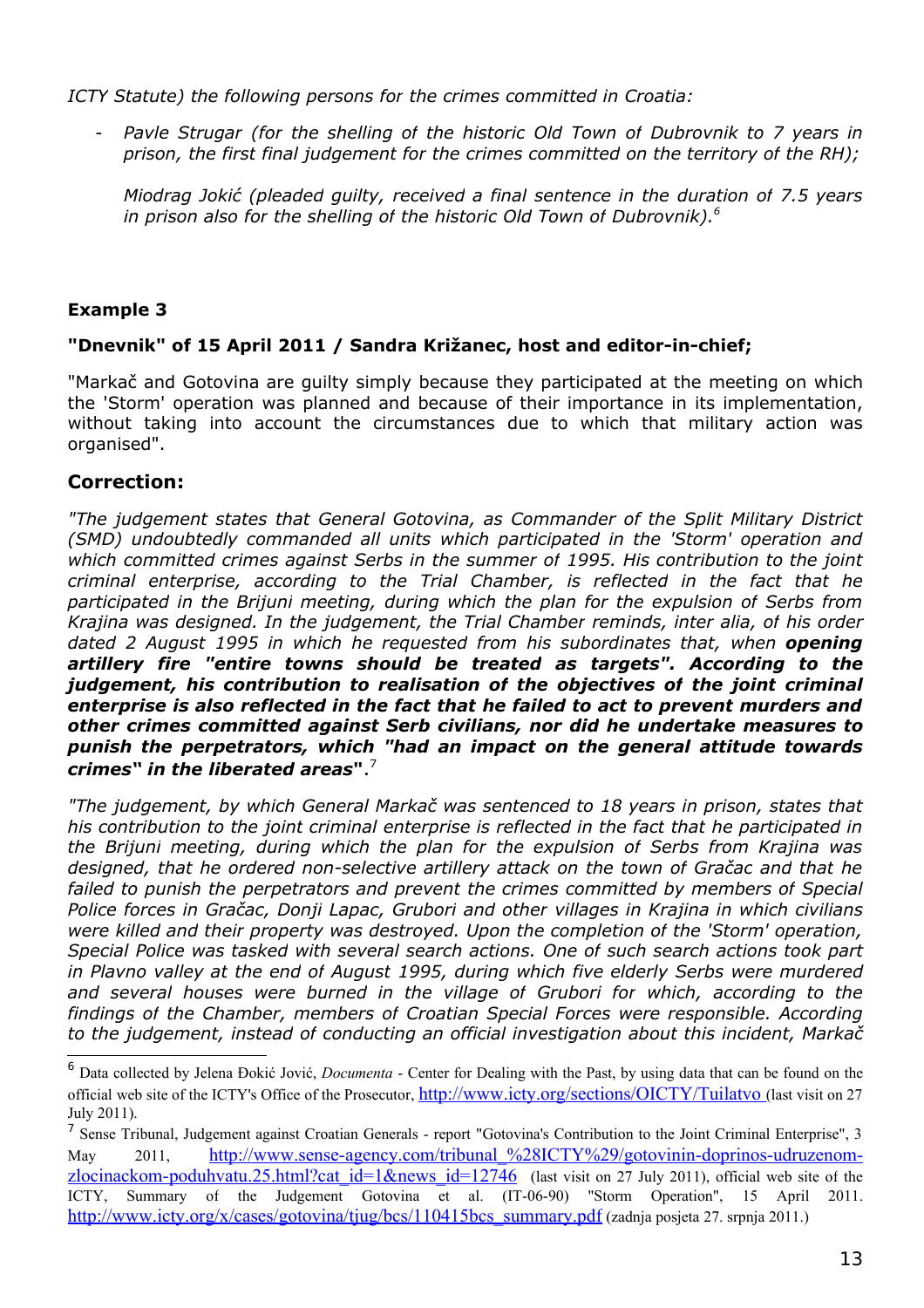*"made up a false story" about conflicts with alleged Serb "terrorists" in order to cover up the crimes and sent a "false report" to the Head of HV Main Staff Zvonimir Červenko".[8](#page-14-0)*

# **Example 4**

### **"Dnevnik" of 15 April 2011 / Lamija Alečković, HTV journalist**

#### **Franjo Tuđman** *off* **(from the original sound recording of the Brijuni meeting);**

"Resolve, but how? That is the topic of our discussion today, to hit them so hard that Serbs would practically disappear, i.e. that those who will not be immediately hit must capitulate within the next several days ...."

### **Lamija Alečković, HTV journalist;**

"...some legal experts are of the opinion that when he says Serbs, Tuđman actually means the army, while the Hague Tribunal interprets it that he meant all of Serbs... it is clear that the Tribunal adopted a standpoint that the departure of Serbs from Croatia was a clear intention of the political leadership.... "

## **Correction:**

"*According to the Brijuni transcript, which was entered into court files as Prosecutor's evidence No. P461, President Tuđman defined the topic of the meeting with the following words: "* To hit them so hard that Serbs would practically disappear, i.e. that those who will not be immediately hit must capitulate within the next several days*". According to the Prosecutor, Tuđman was talking about "practical disappearance" not only of the Serb Army of Krajina but of Serb civilians as well, but the Trial Chamber dismissed that, pointing out that later in the discussion the Croatian President talked about "hitting them so hard from several directions that Serb forces will not be able to recover, but will have to capitulate". It clearly ensues, concluded the Chamber, that "practical disappearance" pertains mostly to Serb military forces* and not to civilians".<sup>[9](#page-14-1)</sup>

# **Example 5**

# **"Dnevnik" of 16 April 2011 / Martina Kiseljak, HTV journalist**

**"...**No one was held liable for Karlovac, Zadar, Šibenik, Osijek, Slavonski Brod, Novska, Gospić. On 6 December 1991 Dubrovnik was attacked from sea, land and air. 2000 direct hits to the historic centre of the city, 19 killed civilians and defenders. And that was going on for months...."

<span id="page-14-0"></span><sup>8</sup>Sense Tribunal, Judgement against Croatian Generals - report "Markač's (non)actions during the Storm Operation", 6 May 2011, [http://www.sense-agency.com/tribunal\\_%28ICTY%29/markacevo-necinjenje-tokom-operacije](http://www.sense-agency.com/tribunal_(ICTY)/markacevo-necinjenje-tokom-operacije-quotstormquot.25.html?cat_id=1&news_id=12761)[quotstormquot.25.html?cat\\_id=1&news\\_id=12761](http://www.sense-agency.com/tribunal_(ICTY)/markacevo-necinjenje-tokom-operacije-quotstormquot.25.html?cat_id=1&news_id=12761) (last visit on 27 July 2011), official web site of the ICTY, Summary of the Judgement Gotovina et al. (IT-06-90) "Storm Operation", 15 April 2011, http://www.icty.org/x/cases/gotovina/tiug/bcs/110415bcs\_summary.pdf (last visit on 27 July 2011).

<span id="page-14-1"></span><sup>&</sup>lt;sup>9</sup> Sense Tribunal, Judgement against Croatian Generals-report "Analysis of the Brijuni transcript", 18 April 2011, http://www.sense-agency.com/tribunal\_%28ICTY%29/analysisa-brionskog-transkripta.25.html?

cat  $id=1$  &news  $id=12709$  (last visit on 27 July 2011).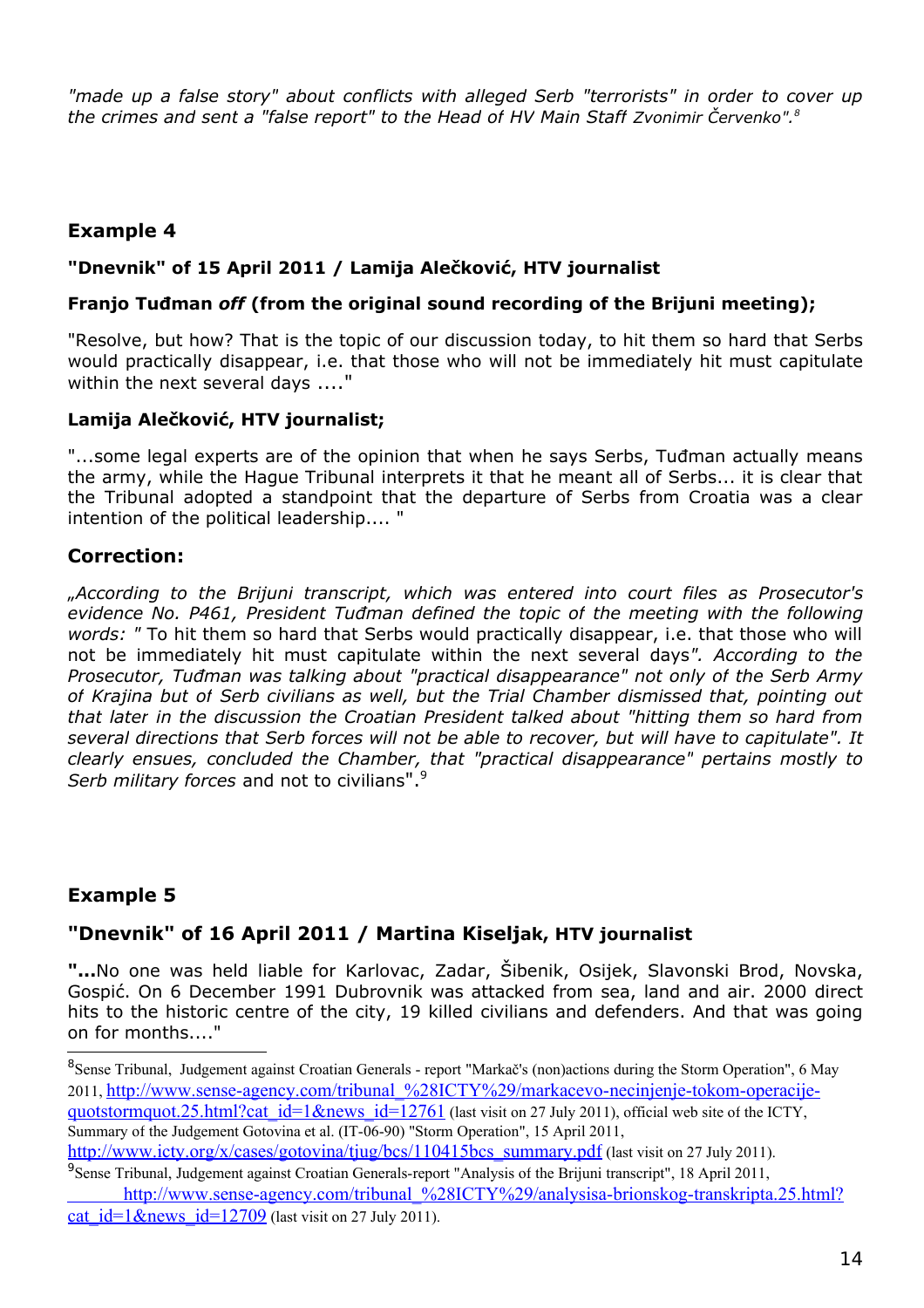#### *Correction:*

*"Office of the Prosecutor of the International Criminal Tribunal for the former Yugoslavia (ICTY) issued indictments against 161 persons. We will single out some of the persons indicted and sentenced before the ICTY for the crimes committed during the war in Croatia between 1991 and 1995;*

*Momčilo Perišić (first-instance trial is ongoing); Jovica Stanišić (first-instance trial is ongoing); Franko Simatović (first-instance trial is ongoing); Vojislav Šešelj (first-instance trial is ongoing); Milan Babić (received a final judgement, deceased); Slavko Dokmanović (deceased); Miodrag Jokić (received a final judgement); Milan Martić (received a final judgement); Slobodan Milošević (deceased); Mile Mrkšić (received a final judgement); Miroslav Radić (received a final judgement); Veselin Šljivančanin (received a final judgement); Pavle Strugar (received a final judgement); Milan Zec (indictment was withdrawn); Vladimir Kovačević (indictment forwarded to Serbian judiciary)".[10](#page-15-0)*

### **Example 6**

## **"Dnevnik" of 17 April 2011 / Zoran Šprajc, editor-in-chief and host**

"As far as crimes committed during and after the 'Storm' action are concerned, particularly in the part pertaining to plunder, arson, rapes and murders, numbers do not support the conclusion expressed in the Hague judgement that those crimes were not prosecuted, i.e. that they were a part of the criminal enterprise which was designed by the state's top ranking officials. Namely, as we learned from the DORH (the State Attorney's Office of the RH), a total of 6,390 such crimes were reported, 4,128 crimes were prosecuted, while more than half of the cases were concluded with convicting judgements. That speaks contrary to certain politicians who stated these days that the judgement would have been different had we prosecuted crimes from the 'Storm' operation ourselves."

#### *Correction:*

*"Not a single person has been sentenced for war crimes committed during and after the 'Storm' operation yet"***,** *said Davorka Radalj, Adviser at the War Crimes Department of the DORH, adding that criminal investigations are ongoing in 24 war crimes for the killing of 156 persons. As she pointed out, the perpetrators are, for the time being, unidentified. According to her, murders of a total of 47 persons were recorded. Out of that number, 33 perpetrators were prosecuted for the killing of 21 persons, while 14 persons were sentenced. "We do not claim that crimes did not occur", stated Deputy Chief State Attorney Jasmina Dolmagić, adding that there was not a single criminal report filed against members of the Croatian army or the MUP (the Ministry of the Interior) which remained non-prosecuted. The DORH is determined to investigate and prosecute all crimes regardless of national or ideological orientation of victims, she concluded. The DORH will, as she announced, consider the facts and data from the report issued by the HHO (Croatian Helsinki Committee) titled "Military Operation Storm and beyond" from 2001".[11](#page-15-1)*

<span id="page-15-0"></span><sup>10</sup>Data collected by Jelena Đokić Jović, *Documenta* - Center for Dealing with the Past, by using data that can be found on the official web site of the ICTY's Office of the Prosecutor, [http://www.icty.org/sections/OICTY/Tuilatvo](http://www.icty.org/sections/OMKSJ/Tuilatvo) (last visit on 27 July 2011).

<span id="page-15-1"></span><sup>11</sup>*Documenta* - Center for Dealing with the Past, public discussion "Prosecution of war crimes in Croatia", 29 April 2011, [http://www.documenta.hr/documenta/index.php?option=com\\_content&view=article&id=390%3Aizvjeta](http://www.documenta.hr/documenta/index.php?option=com_content&view=article&id=390%3Aizvjeta-s-tribine-qprocesuiranje-ratnih-zloina-u-hrvatskojq-29-travnja-2011&catid=35%3Adogadjanja&Itemid=38&lang=hr)[s-tribine-qprosecutedje-warih-zloina-u-Croatiaojq-29-April-](http://www.documenta.hr/documenta/index.php?option=com_content&view=article&id=390%3Aizvjeta-s-tribine-qprocesuiranje-ratnih-zloina-u-hrvatskojq-29-travnja-2011&catid=35%3Adogadjanja&Itemid=38&lang=hr)

[<sup>2011&</sup>amp;catid=35%3Adogadjanja&Itopicd=38&lang=hr](http://www.documenta.hr/documenta/index.php?option=com_content&view=article&id=390%3Aizvjeta-s-tribine-qprocesuiranje-ratnih-zloina-u-hrvatskojq-29-travnja-2011&catid=35%3Adogadjanja&Itemid=38&lang=hr) (last visit on 27 July 2011).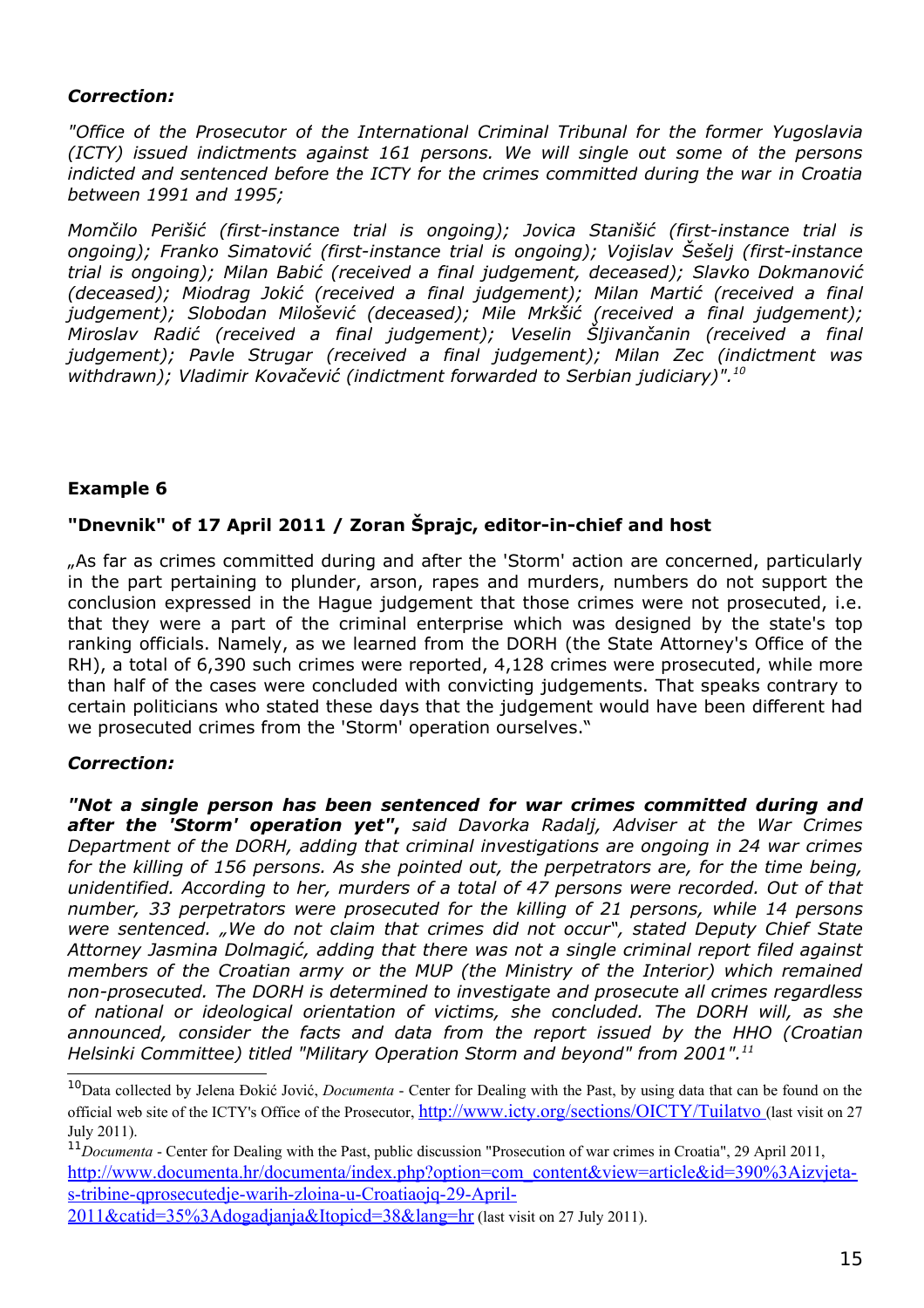### **Example 7**

# **Central "Dnevnik" of 18 April 2011 / Petar Štefanić, HTV journalist**

"Prime Minister Jadranka Kosor in front of the Wall of Pain at Mirogoj cemetery with families of detained and missing persons. There used to be 18,000 unresolved destinies, while at this moment there are 1,013. Today they are bothered by the current Hague judgements."

### **Correction:**

*"According to the official records of the Directorate for Detained and Missing Persons (records dated 1 October 2010), destiny of 1,859 missing persons is still unknown. Out of that number 1,024 persons were forcibly taken and went missing in 1991, while 835 persons are those who disappeared without a trace since 1995".[12](#page-16-0)*

In the above segment we presented only some examples of superficial and unprofessional journalism, which sufficiently demonstrate the placing of very serious inaccuracies for understanding the judgement against Generals Gotovina and Markač, whereby they manipulate and delude general public. By doing so, we have answered yet another question – to which extent the public television adhered to professional standards when reporting about the judgement against the generals.

# **3. Instead of conclusion**

During all analysed editions of "Dnevnik" (we would particularly like to single out central news and current affairs programme broadcasted on 15 April 2011 - editor-in-chief Sandra Križanec), citizens did not receive the context of the judgement. During the marathon edition of "Dnevnik" on 15 April in the duration of 41.07 minutes completely dedicated to the judgement against Generals Gotovina, Markač and Čermak, general public was not presented with the facts that speak of war events, victims and the course of trial in The Hague itself, which began on 11 March 2008 and ended in the first days of September 2010 when, during 303 working days, a total of 145 witnesses were heard. Citizens simply did not receive an answer as to why the generals were in The Hague in the first place and why the judgements were so severe.

Through the footage and comments in all fifteen analysed editions of "Dnevnik" in the period between 15 and 30 April 2011, there was a complete mess regarding data from the DORH related to "reports, prosecuted cases and victims of war crimes and proceedings concerning criminal acts committed during and after the operation 'Storm'". What was missing was the key information, the fact that not a single person had so far been sentenced for a criminal act of war crimes committed during and after the operation 'Storm'.

Explanations that a joint criminal enterprise does not represent responsibility of the state, but a special form of individual criminal responsibility, that a decision by the state's top political and military leaders to ethnically cleanse the area of the so-called Republic of Srpska Krajina from Serb population was proclaimed a joint criminal enterprise, but not the

<span id="page-16-0"></span><sup>&</sup>lt;sup>12</sup>Ministry of the Family, Defenders and Intergenerational Solidarity, Directorate for Detained and Missing Persons, 1 October 2010, <http://www.mobms.hr/ministarstvo/uprava-za-zatocene-i-nestale.aspx> (last visit on 27 July 2011).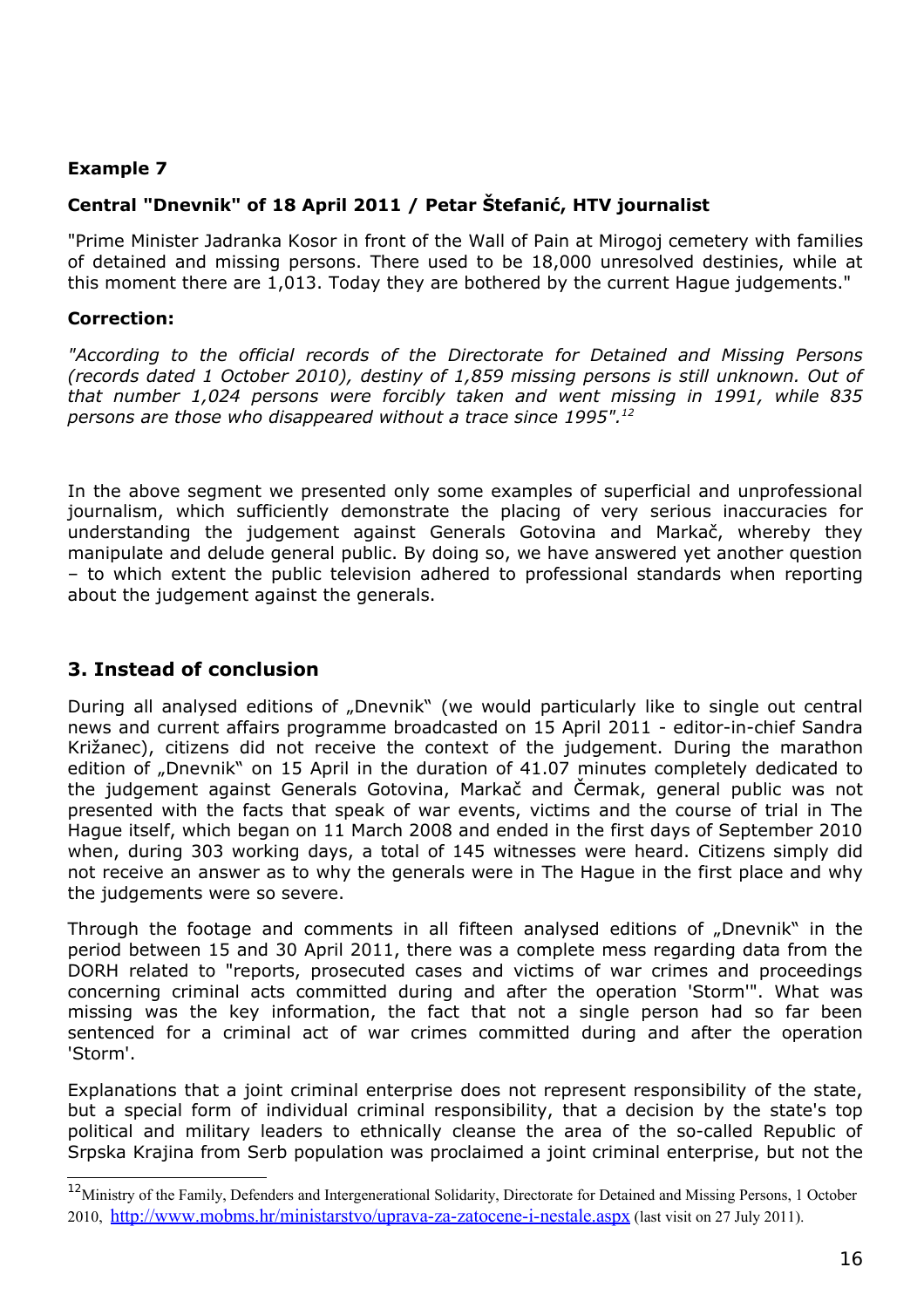legitimate decision of the Croatian authorities to use military force to crush rebellion of the Serb population in the so-called RSK and regain control over its territory, did not receive media space in the analysed editions of "Dnevnik" on the public television. On the contrary, statements of support and sympathy for the sentenced generals completely pushed back the need to inform the general public about the proportions of crimes committed (murders, inhumane treatment, plunder and wanton destruction of property) and the mass exodus of Serb population. There was an evident lack of sympathy and reverence towards the victims of committed crimes.

Having inspected all transcripts of central news and current affairs programmes and content analysis protocols for the period between 15 and 30 April 2011, it became evident which content was missing within the thematic units related to the judgement against the generals broadcasted on public television. Namely, there was a lack of serious analyses and presentation of facts for which we deem that the public television was obliged to present to the general public concerning the following complex parts of the judgement, such as: the Brijuni transcripts; Gotovina's contribution to a joint criminal enterprise; Markač's actions or a lack of actions during the operation 'Storm'; arguments by the Trial Chamber which led to Ivan Čermak being acquitted of charges. Likewise, there was a lack of analysis and answer to the question how the Trial Chamber reached a conclusion that artillery attacks on towns during the operation were carried out for the purpose of expulsion of civilian population as the Prosecutor's Office claimed, and not for the purpose of achieving military victory, which was the standpoint presented by the defense. "(Why, in spite of the order issued by Milan Martić's Government on the evacuation of civilian population dated 4 August 1995, the Trial Chamber reached a conclusion that Croatian Army and Special Police forces were responsible for the departure of Serbs during and after the operation 'Storm'....)".<sup>[13](#page-17-0)</sup> Likewise, Croatian general public did not learn anything about Tuđman's attitudes concerning Croatian citizens, members of Serb national minority, which are important for understanding the joint criminal enterprise. For instance, at the meeting in Knin held on 26 August 1995, Franjo Tuđman said: "There will be no return to the old situation, meaning that in the heart of Croatia they will spread cancer which destroyed the Croatian national being and which did not allow the Croatian people to really be one's own men in one's own country. (…) They were gone in two or three days, they did not have time to collect their dirty money, foreign currencies, nor their underwear".<sup>[14](#page-17-1)</sup>

Likewise, when addressing members of the Croatian Army on 5 August 1995, Tuđman talks about "the return to Knin, pure as it was at the age of Croatian King Zvonimir".[15](#page-17-2) Due to the same reasons, it was equally important to inform citizens about discriminating laws adopted after the 'Storm' operation, when Croatian authorities tried to impose legal measures with the objective that abandoned Serb property at the liberated areas "is allocated to Croats, whereby real owners would be deprived of the right to their houses and estates"<sup>[16](#page-17-3)</sup> which also affected the finding of the Trial Chamber about the existence of a joint criminal enterprise.

<span id="page-17-0"></span><sup>&</sup>lt;sup>13</sup>Sense Tribunal, Judgement against Croatian Generals - report "Deportation, not evacuation", 29 April 2011, http://www.sense-agency.com/tribunal\_%28ICTY%29/deportacija-a-ne-evakuacija.25.html?

cat  $id=1$  &news  $id=12737$  (last visit on 27 July 2011).

<span id="page-17-1"></span><sup>&</sup>lt;sup>14</sup>Sense Tribunal, Judgement against Croatian Generals - report "Tuđman's attitudes towards Serbs", 19 April 2011, http://www.sense-agency.com/tribunal\_%28ICTY%29/tudjmanovi-attitudesi-o-srbima.25.html? cat  $id=1$ &news  $id=12713$  (last visit on 27 July 2011).

<span id="page-17-2"></span><sup>&</sup>lt;sup>15</sup>Sense Tribunal. Judgement against Croatian Generals - report "Tuđman's attitudes towards Serbs", 19 April 2011,

http://www.sense-agency.com/tribunal\_%28ICTY%29/tudjmanovi-attitudesi-o-srbima.25.html? cat  $id=1$ &news  $id=12713$  (last visit on 27 July 2011).

<span id="page-17-3"></span><sup>&</sup>lt;sup>16</sup>Sense Tribunal, Judgement against Croatian Generals - report "Discriminating laws following 'Oluja'", 20 April 2011,  [http://www.sense-agency.com/tribunal\\_%28ICTY%29/diskriminatorski-zakoni-nakon](http://www.sense-agency.com/tribunal_(ICTY)/diskriminatorski-zakoni-nakon-quotolujequot.25.html?cat_id=1&news_id=12718)[quotolujequot.25.html?cat\\_id=1&news\\_id=12718](http://www.sense-agency.com/tribunal_(ICTY)/diskriminatorski-zakoni-nakon-quotolujequot.25.html?cat_id=1&news_id=12718) (last visit on 27 July 2011).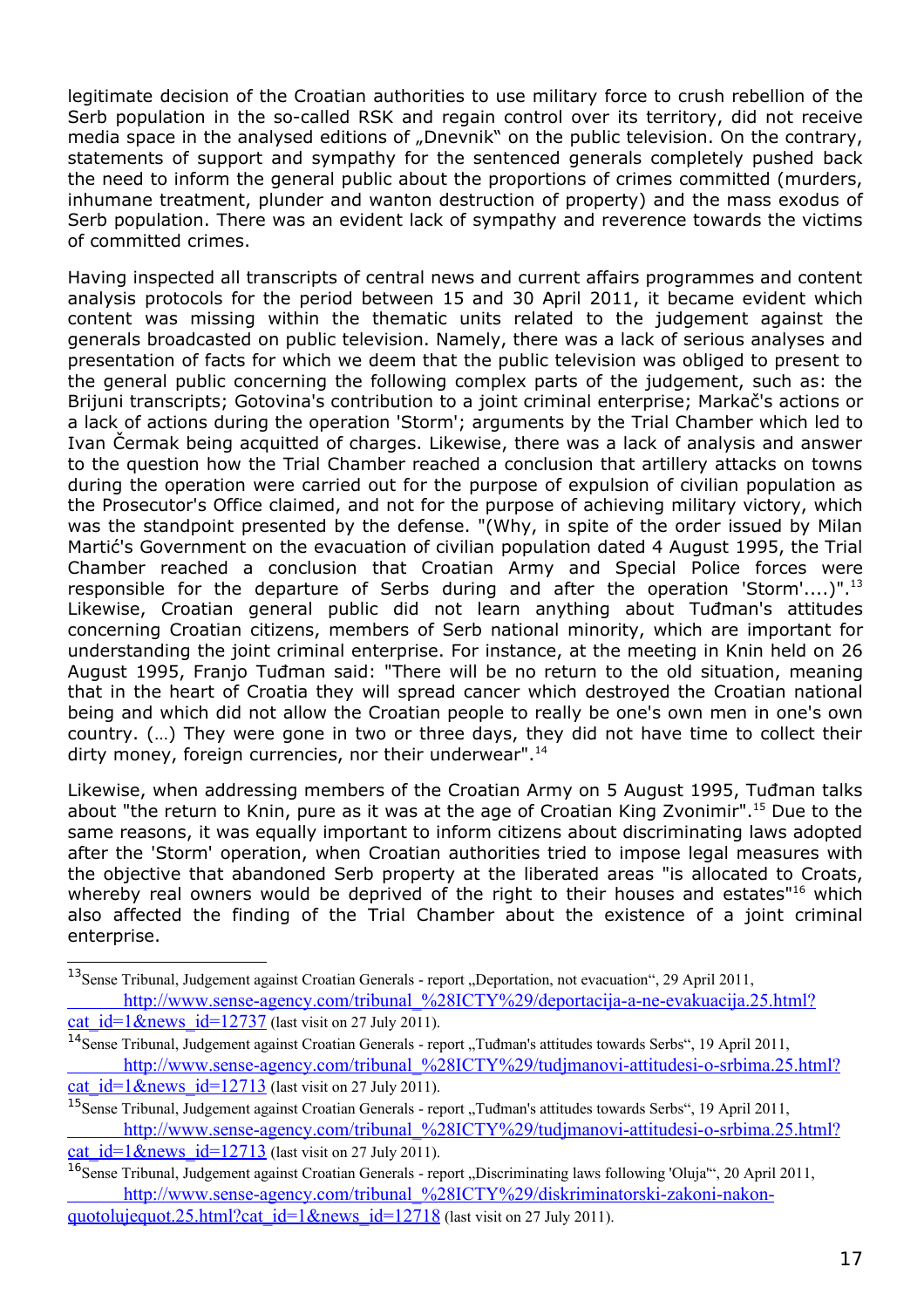Journalists and editors-in-chief have the right, and that is a part of their journalistic freedoms, to deal with the facts in such a manner as to incorporate them into their own views but, while doing so, they must not distort the facts themselves, in this case the facts that were seen and heard in the Hague courtroom. As stated in the internal journalistic Code of Ethics by the colleagues from the Hague news agency "Sense Tribunal", who monitor all trials before the Tribunal: "We try to select the testimonies and images which reconstruct the events on which the process is based, which are relevant for the subject of the trial and which emphasise the role of the defendants. The focus is placed on victims' testimonies, description of their suffering, documented recordings which illustrate that suffering and forensic evidence which substantiates their testimonies" (ICTY Secretary, The Hague, 2010:145)

We deem that the public television severely violated the rules of journalistic profession by omitting the victims' voice, as well as descriptions of their suffering. Instead of victims, TV screens were over-flooded with statements of support and sympathy of citizens, fellowsoldiers and friends of sentenced generals which completely suppressed the need to inform general public about the scope of crimes (murders, inhumane treatment, plunder, wanton destruction of property and mass exodus of Serb population) and the victims of those crimes.

"The Chamber received and considered evidence on a large number of specific incidents of alleged murders. Much of this evidence came from family members of victims and from international observers. For instance, one witness testified that on 7 August 1995, he heard the sound of shooting and saw Croatian soldiers just outside his house in Mokro Polje in Ervenik municipality. He overheard their conversation about [I quote] "*killingčne more person, another one*" [end of quote] whereupon he went downstairs and found his elderly mother and his mentally-ill brother who had both been shot. The Chamber found that they were murdered by Croatian soldiers. Another witness testified that on 6 August 1995, she witnessed Croatian soldiers taking five men out of the basement of a house in or near Očestovo, where she was also being held. One of the men was her son. Shortly thereafter, gunshots could be heard and later the five men were found dead by gunshot wounds. The Chamber found that members of the Croatian army murdered the five men. " $^{17}$  $^{17}$  $^{17}$ 

From everything presented so far, we conclude that the public television, instead of informing general public about the facts concerning the judgement against Generals Gotovina, Markač and Čermak, produced a successive sequence of manipulative and biased propaganda contents because of which responsible people on HTV should be sanctioned. They took away everything substantial from the content, whereby completely disregarding the central issue of the court proceedings in the case of three Croatian generals which is: "whether Serb civilians in Krajina were the target of crimes and whether the defendants should be held criminally liable for those crimes".<sup>[18](#page-18-1)</sup>

<span id="page-18-0"></span><sup>&</sup>lt;sup>17</sup>Official ICTY web site, Summary of the judgement to Gotovina et al. (IT-06-90) "Operation 'Storm'", 15 April 2011, *[http://](http://www.icty.org/x/cases/gotovina/tjug/bcs/110415bcs_summary.pdf)* [www.icty.org/x/cases/gotovina/tjug/bcs/110415bcs\\_summary.pdf](http://www.icty.org/x/cases/gotovina/tjug/bcs/110415bcs_summary.pdf) (last visit on 27 July 2011).

<span id="page-18-1"></span><sup>&</sup>lt;sup>18</sup>Official ICTY web site, Summary of the judgement to Gotovina et al. (IT-06-90) "Operation 'Storm'", 15 April 2011, [http://](http://www.icty.org/x/cases/gotovina/tjug/bcs/110415bcs_summary.pdf) www.icty.org/x/cases/gotovina/tiug/bcs/110415bcs\_summary.pdf (last visit on 27 July 2011).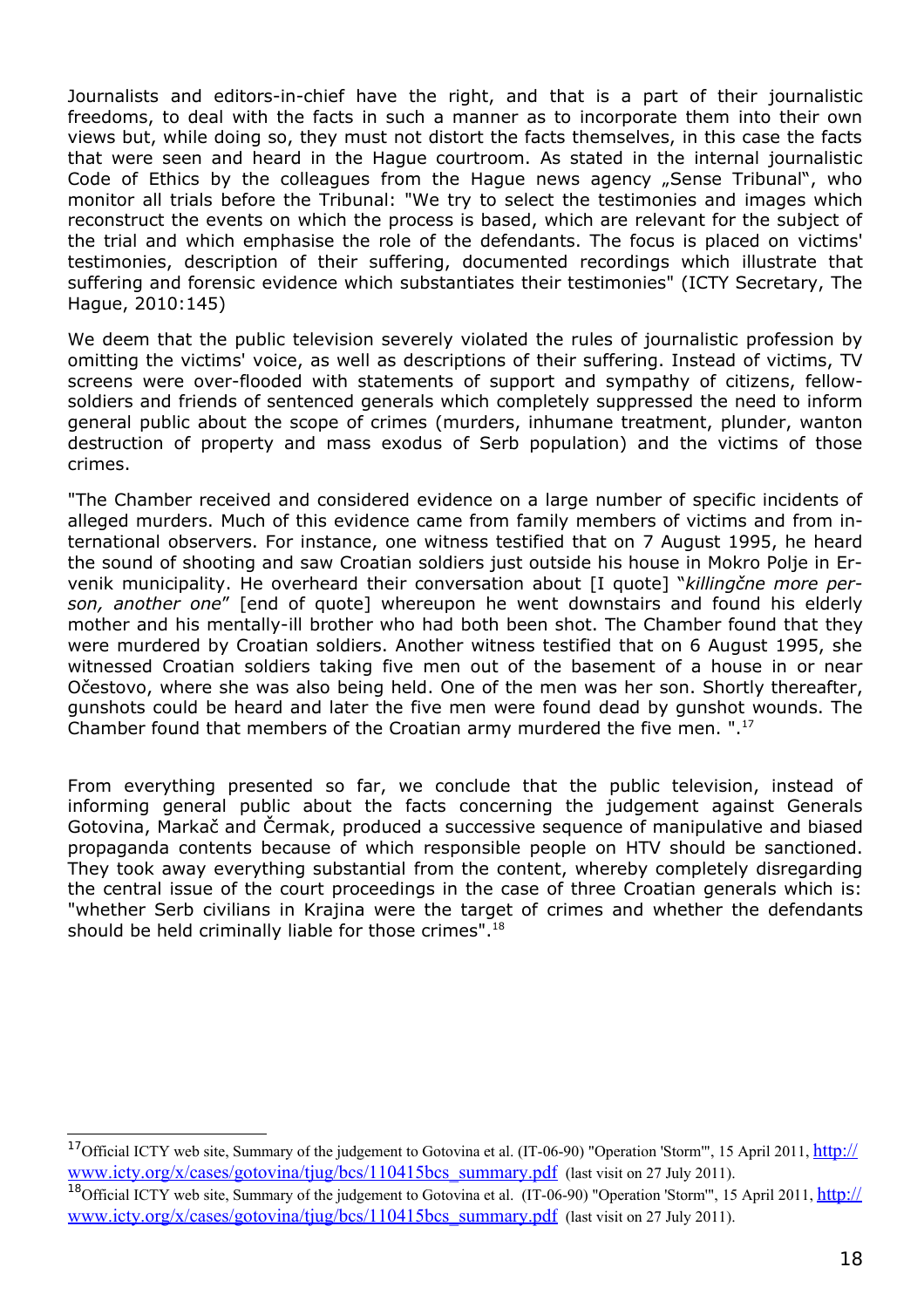# **Literature:**

Fanuko, N. (editor) (1992) **Sociologija.** Zagreb: Školska knjiga.

Plačko, Lj. (1990) **Analiza sadržaja.** Zagreb: Institute for Social Research of the Zagreb University.

Vilović, G. **Govor mržnje.** Zagreb: Political analyses, 6 June 2011.

Zvonarević, M. (1981) **Socijalna psihologija.** Zagreb: Školska knjiga.

Đokić Jović, J. and Sjekavica, M. (2011): the text Joint Criminal Enterprise or 'the Common Purpose Doctrine contained in the report: **Praćenje suđenja za ratne zločine, Izvještaj siječanj/svibanj 2011.** Osijek: Center for Peace, Non-violence and Human Rights Osijek.

Klarin, M. (2010) **Procjena naslijeđa ICTY-Zbornik radova sa konferencije** *Procjena naslijeđa ICTY 23.-24. februar 2010.* Den Haag: Outreach Program, ICTY Secretariat.